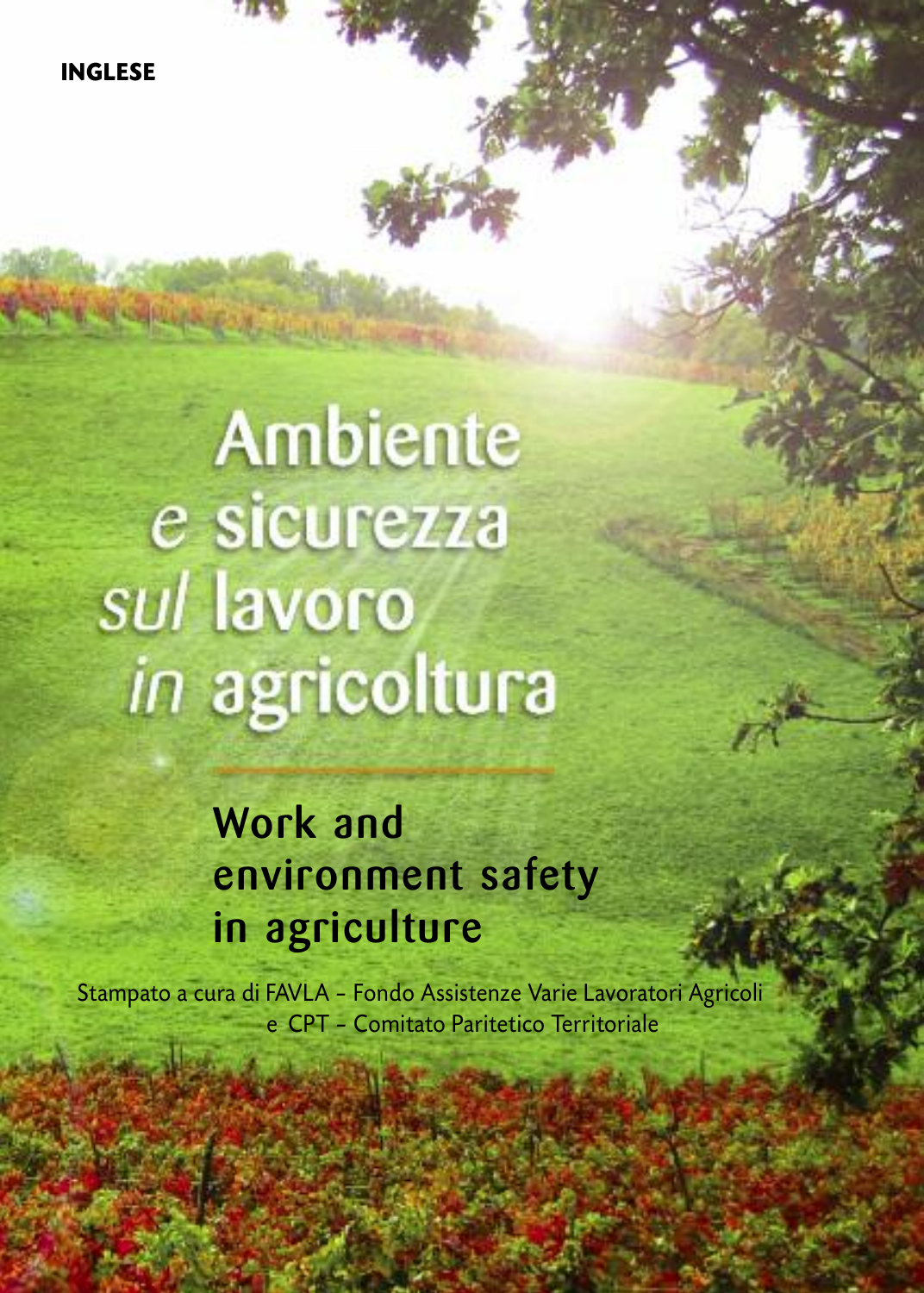#### **PRESENTATION**

*Workers' health and safety represent an objective to which everyone commonly agrees to what they must contribute.*

*In particular, in the picture outlined by decree laws. 19 September 1994 nr.626 employers and employees find themselves involved in a mechanism and procedure in which each one has specific roles and duties. Safety at work and the prevention of accidents are not for the good of the individual but for everyone and, to which all have a direct and current interest, and to which, however, all must give a punctual and accurate contribution.*

*In particular, the employer must assess the risk factors present in a business, in a way to point out probable situations and have the priority to intervene to ensure that the working activity can be fulfilled in conditions which safeguard human life and health.*

*Workers have an important role in this, not only as receivers and beneficiaries of such norms but they become an active part being able to elect a Workers' Safety Representative who can be business (elected directly by workers of a single business) or territorial (appointed by trade-union organizations).*

*With the agreement of 30 July 2004, the employment bodies (Coldiretti, Confagricoltura and CIA) and trade-unions (FLAI-CGIL, FAI-CISL, UILA-UIL) have, in fact constituted a Joint Territorial Committee for Agricultural Safety to which farms with less than 15 employees who do not have a business Workers' Safety Representative (WSR) can adhere to make use of the supporting activity to improve safety in the workplace.*

*This manual has been established on agreement between Favla and Cpt with the aim to supply a useful support to businesses to ensure workers of training and safety information as foreseen by articles 21 and 22 of decree laws. 626/94. A website has also been established to have further information on the activities of Favla and Cpt at www.favla.it*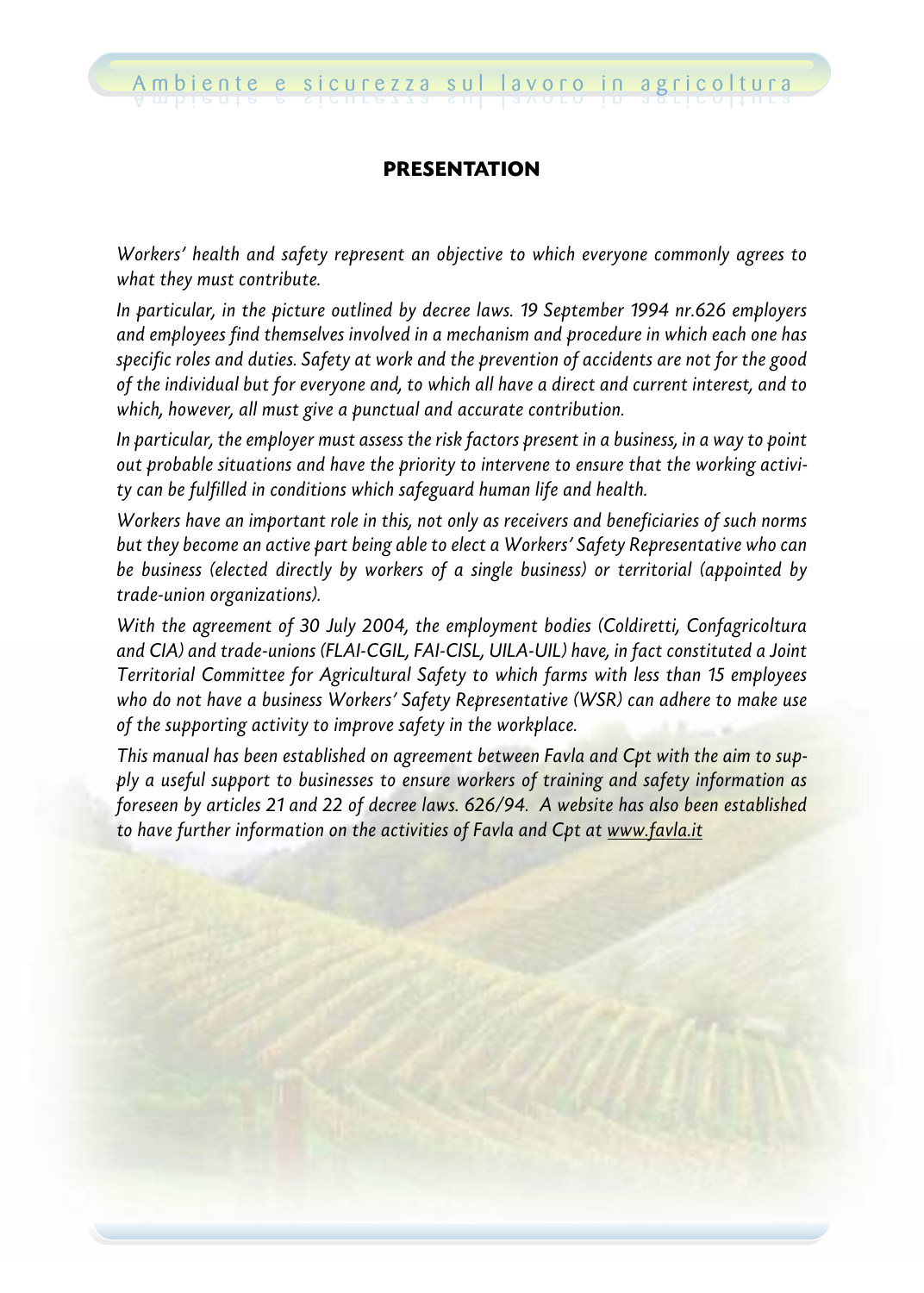#### **Roles and duties for safety at work**

The 9 April 2008 nr.81 Decree Law, as modified by 3 August 2009 nr.106 Decree Law, represented an important stage in legislation regarding safety at work.

After the fortnightly good standing of the 626/94 Decree Law, that has represented a stronghold with the aim of creating a radical reformation of the social-economic culture regarding safety at work, even under the urgent drive of the community rules, the Italian legislator retains that it is important to add to the editing of a single law regarding the safety at work that on one hand represents the occasion for a significant simplification and rationalization of the referential regulatory framework (until now complex and unclear) but also to introduce a revolutionary concept.

If, in fact, the principle has by now been ascertained that a multiple amount of subjects (employer, worker, representative of the prevention and protection service, qualified doctor, etc.) cooperate with safety at work, then with a Single Law regarding safety at work, the legislator wants to extend the sphere of application of the rules to all of those who operate in the working field (article 2 Decree Laws 81/2008 states that "a worker is the person that, independently from the type of contract, carries out a working activity").

That being so, the following will synthesize the different figures in farming businesses that participate in safety at work, with duties, roles and responsibilities foreseen by the existing rules.

#### The Employer (E)

The employer is the official subject in a work relationship, or however, the one who has the responsibility of the establishment (has the power regarding decisions and costs).

The employer must adopt all necessary measures in safeguarding the physical integrity and moral of the employee (article 2087 Civil Code).

In particular, the Employer:

- *•* Assess risks present in a business and draw up a business document called "risk assessment", which lists together preventative technical measures able to reduce problems linked with work safety
- *•* Designates the Staff of Prevention and Protection Service (emergency squad) and the Representative of the Prevention and Protection Service (RPPS) according to personal capability
- *•* When foreseen, supplies workers with Individual Protective Devices (IPD) with the relative ways and conditions of use and maintenance, instructions linked to norms in force and business regulations as well as seriously dangerous situations
- *•* Supplies training inherent to farm safety
- *•* Allows access of the WSR to business documents regarding safety
- *•* Fills in the accident register and stores the health files of each worker
- *•* Substitutes any dangerous equipment or systems with others that are not, or however of minor risk (including equipment to lift heavy loads)
- *•* Predisposes and uses warning and danger signs on the farm
- *•* Supplies urgent assistance for workers (including minor wounds).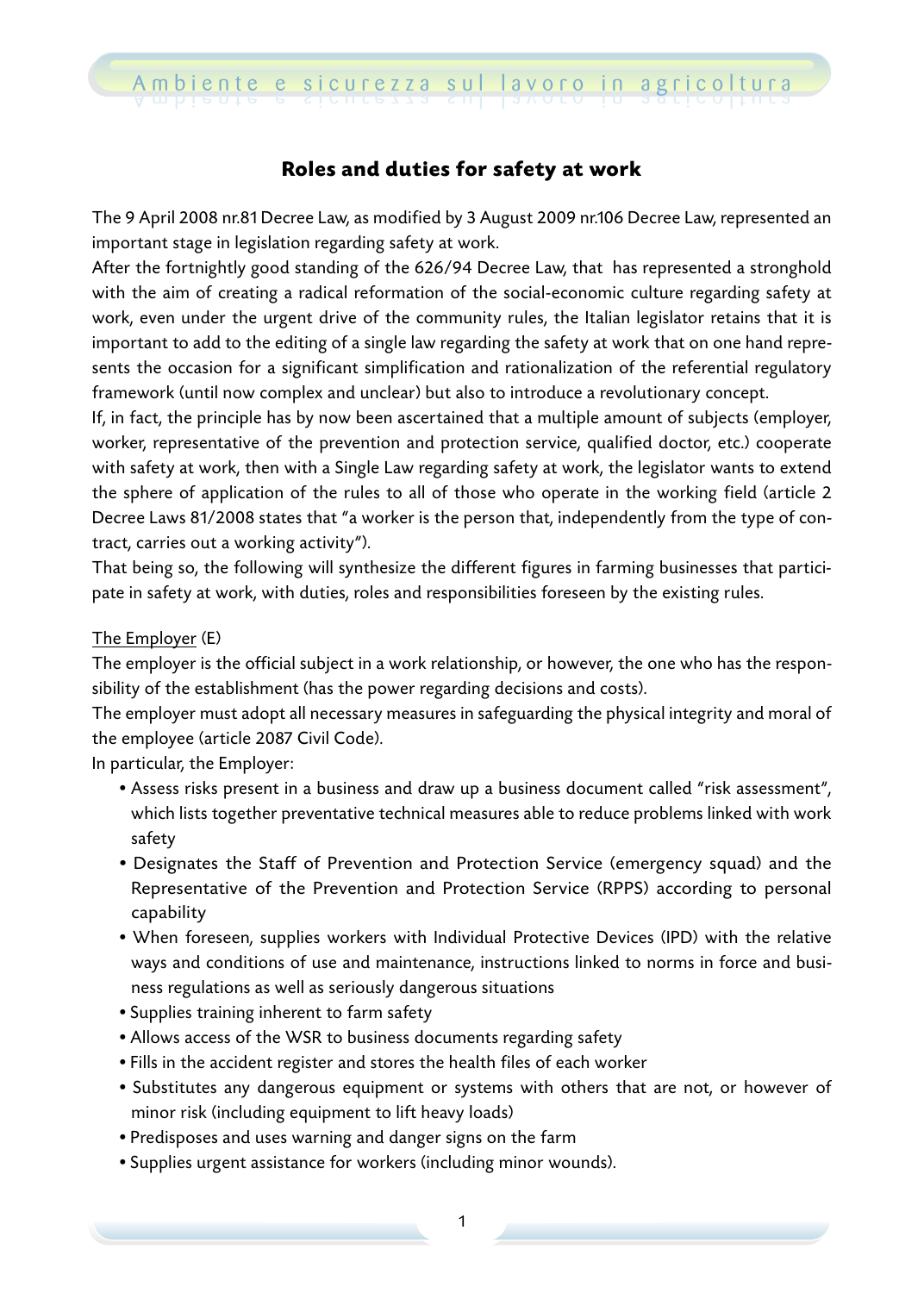#### *EXCEPTIONS*

The employer can directly carry out the duties of the RPPS, such as risk, first aid and fire prevention and evacuation in zoo technical places and farms with up to thirty ULA (yearly working unit) employees if, the relevant course has been attended, having contents foreseen by the Ministerial Decree 16 January 1997.

In farms or production units with up to five employees, the employer can directly carry out the duties of first aid, as well as fire prevention and evacuation, also in the case that the duties of the RPPS are entrusted to internal people or to external services, by giving advanced notice to the representative of the employees.

#### The Worker

The worker is, in the logic of the safety standard system, the "figure" to be safeguarded. Article 2 of the TU Safety defines a worker "a person who, independently from the type of contract, carries out a working activity on the inside of the working sphere of the organization of a public or private employer, with or without retribution, also with the aim of learning a profession, art or job, except for domestic and family services workers".

They are equal to workers that are employed with a short term contract (c.d. "voucher") as well as apprentices.

In order to guarantee the effective collaboration of workers in assuring safety in the workplace, the law foresees several obligations:

- a) contribute, together with the employer, directors and persons in charge, to carry out obligations foreseen to safeguard safety on the workplace;
- b) observe safety standards and measures disposed by the employer, directors and persons in charge, in order for group and individual protection;
- c) correctly use work equipment, substances and dangerous preparations, means of transport and safety devices
- d) carefully use safety devices and other means of protection at their disposal;
- e) report straight away to the employer, director or person in charge any inadequacy in means of protection or devices of which letter c) and d), as well as any dangerous situations, acting directly, in the case of urgency, in the sphere of his competences and possibility and except for the obligation of which letter f) to eliminate or reduce dangerous and impending situations, notifying the workers' safety representative;
- f) do not remove or modify safety, sign or control devices without authorization;
- g) do not carry out on own initiative, manoeuvres or operations that are not to your competence and can compromise your or other persons' safety;
- h) participate in training programs organized by the employer;
- i) have health checks carried out by a qualified doctor or inspection services.

#### Workers' Safety Representative

Attributions and rights are assigned to the workers' safety representative making him/her one of the main points in preventive policy, which foresees the active participation of all workers directly, and through their own representatives, towards a more efficient and conscious prevention and pro-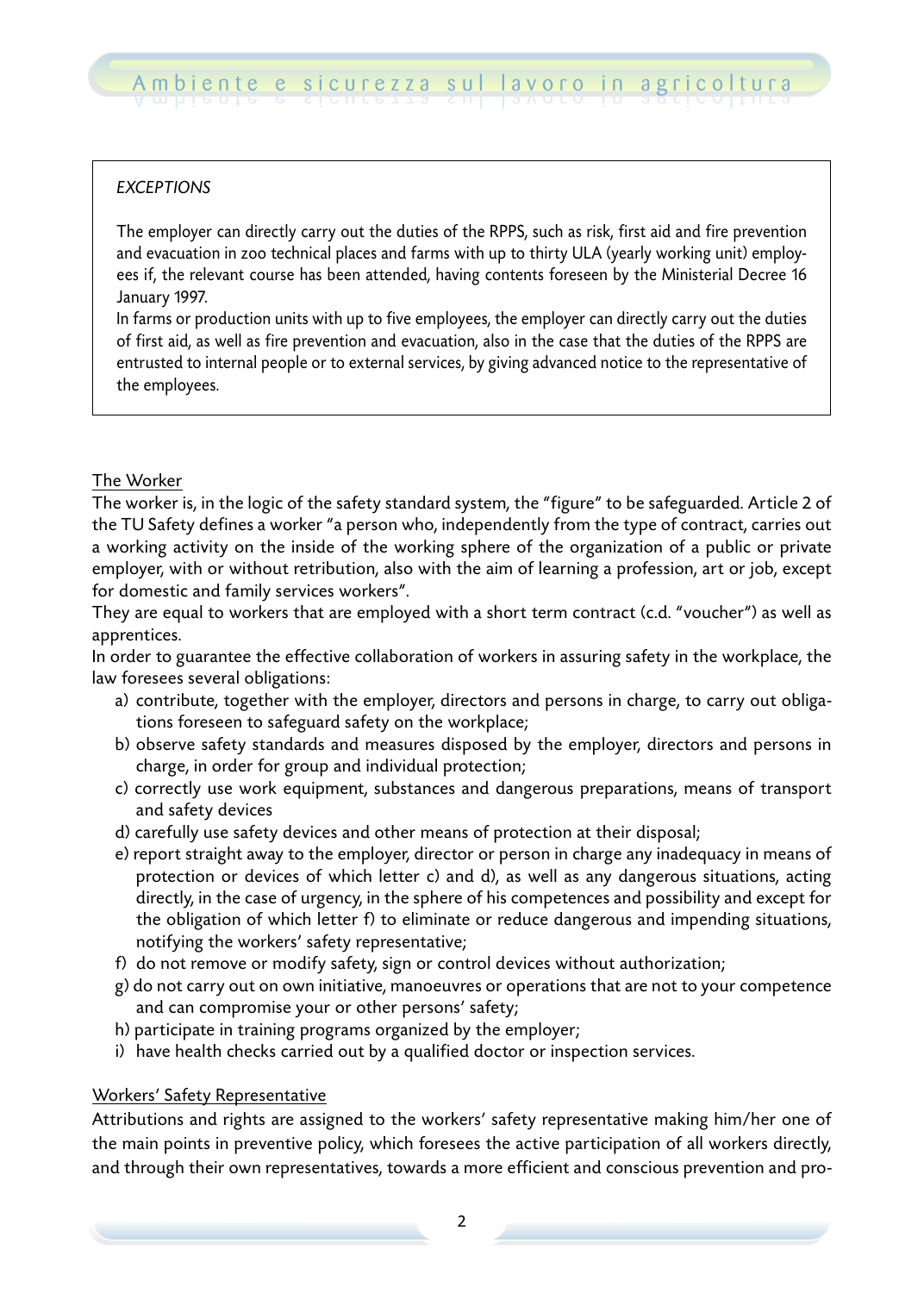tection action. The designation or election of the safety representative is carried out in different ways according to the size of the firm.

The workers' safety representative can be instituted on a territorial, sector, firm or production site level.

As foreseen by article 50 TU Safety, The Workers' Safety Representative:

- a) access workplaces in which production is carried out;
- b) is pre-emptively and promptly consulted in order to evaluate risks, individuation, planning, realization and verification of prevention in the firm or production unit;
- c) is consulted about the designation of the person in charge and prevention service workers, on fire prevention activities, first aid, evacuation of the workplace and qualified doctor;
- d) is consulted about training organization pursuant to article 37;
- e) receives information and documentation of the firm about risk assessment and relative prevention measures, as well as those concerning substances and dangerous preparations, machines, systems, organization and work places, injuries and industrial disease;
- f) receives information from surveillance services;
- g) receives adequate training and , however, not less than what is stated in article 37;
- h) promotes elaboration, specification and fulfilment of prevention measures, suitable to safeguard the workers' health and physical integrity;
- i) formulates observations in the occasion of visits and verifications carried out by competent authorities which he/she normally uses;
- j) participates in periodic meeting pursuant to article 35;
- k) makes proposals regarding prevention activities;
- l) notifies the person in charge of the firm about risks specified during its activity;
- m) can make an appeal to the competent authorities that retain that the adopted prevention and protection measures from risks by the employer or by the directors and the means used to carry them out are not suitable to guarantee safety and health during work.

#### Prevention and Protection Service

The employer must organise a prevention and protection service against risks.

Article 32 TU Safety has individualised professional and formative requirements, which must be in the possession of the Prevention and Protection Service Representative (RPPS).

The duties of the Service can be carried out by staff inside and outside the firm.

Together with the Employer, the RPPS collaborates with:

- Individualising risk factors, assessing risks and individualising measures for the health and safety of workers.
- *•* Elaborating safety procedures for business activities
- *•* Proposing training and information programmes
- *•* Supplying all workers with information on prevention and protection

#### Qualified doctor

The employer must nominate a qualified doctor, in cases in which health surveillance is foreseen.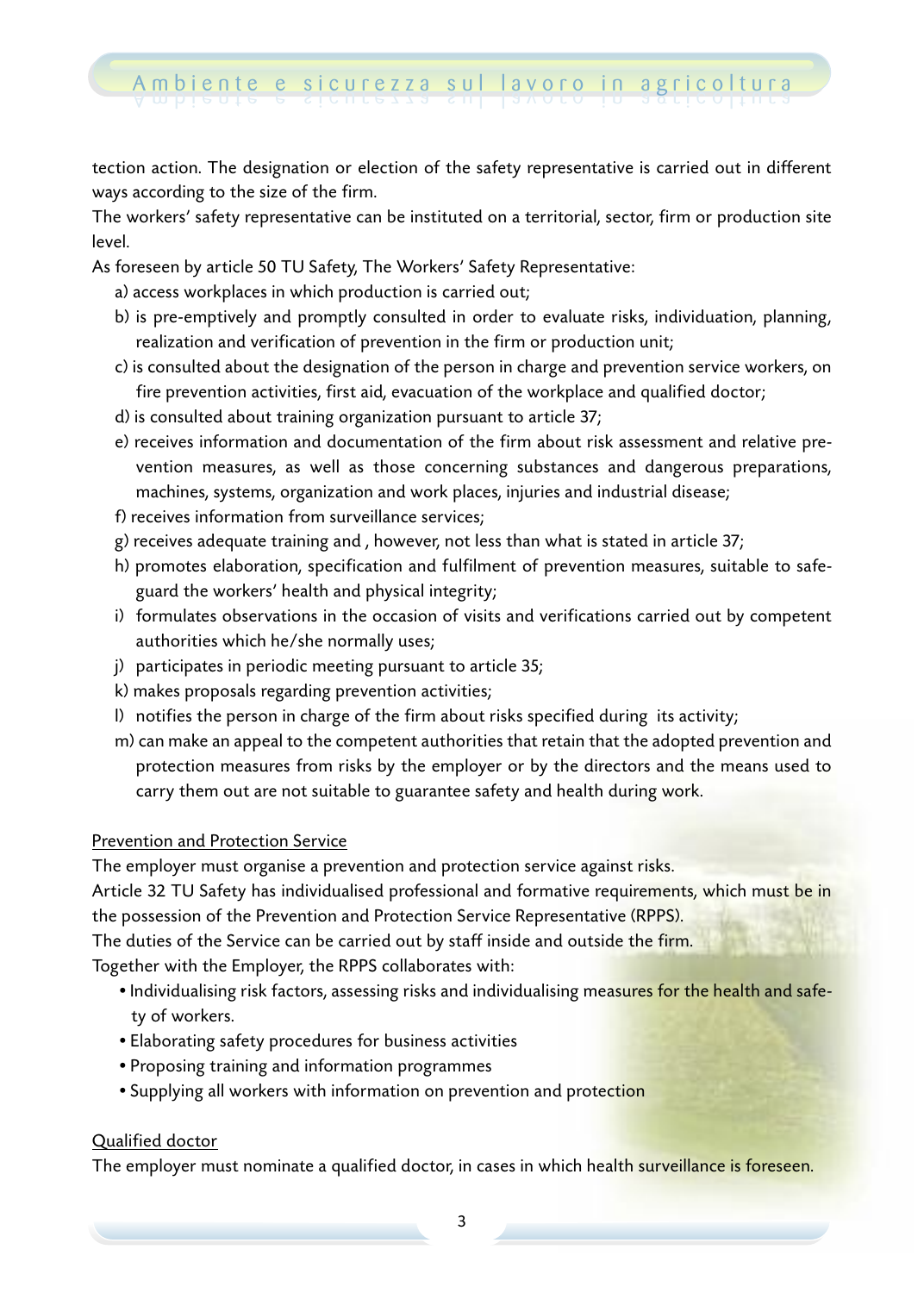The employer must carry out preventive and periodical health checks of the workers and express fitness judgements for specific duties.

#### **Risk Assessment**

Risk assessment is defined by the legislator as " global assessment and documentation of all risks for the health and safety of the workers present in the sphere of the organization in which it lends its activity, finalized to specify the adequate prevention and protection measures and to elaborate the program of measures to guarantee an overall improvement of health and safety levels".

In particular, in defining intervention plans, the employer takes into account the risk level that the workers are exposed to, in relation to duties carried out by them.

The assessment must be carried out in collaboration with the RPPS and with a qualified doctor (where health surveillance is obligatory), prior to consultation of the workers' representative.

The assessment must be updated according to specific changes of the productive processes and the organisation set-up of the firm, able to weigh on the exposition to risk of the workers. In short, in the light of risk assessment the employer:

- *•* monitor environment and work places, infrastructure, machines, equipment, systems and sub
	- stances and verify their conformity with the rules of law and good technique.
- *•* estimate the impact of organisational factors and those that are interactive with man;
- *•* individualise prevention and protection measures intended to be adopted;
- *•* elaborate a programme to improve the safety level.

#### **Information and training**

#### **Information**

Information is "educative procedure through which knowledge and useful procedures to acquire competence to carry out each duty in safety and to identify, reduce and manage risks is transferred to the workers and other subjects of the prevention and protection system".

The employer foresees until each employee has received the correct information about:

- *•* Safety and health risks connected to the firm's activity
- *•* Risks that they he/she is exposed to in his/her activity
- *•* Risks connected to substances and dangerous compounds
- *•* Procedures regarding first aid, fire extinguishing and evacuating workers
- *•* Safety figures: the Representative of the Prevention and Protection Service, the Staff of Prevention and Protection Services and a Qualified Doctor

In particular, workers must be informed about the following fundamental concepts:

- *•* to not start any type of work if not perfectly sure of what must be done;
- *•* when in any doubt, always follow instructions; in the case of further uncertainty do not be afraid to ask for ulterior information about the work to be done;
- *•* to not use machines, appliances, equipment or vehicles unless otherwise authorised;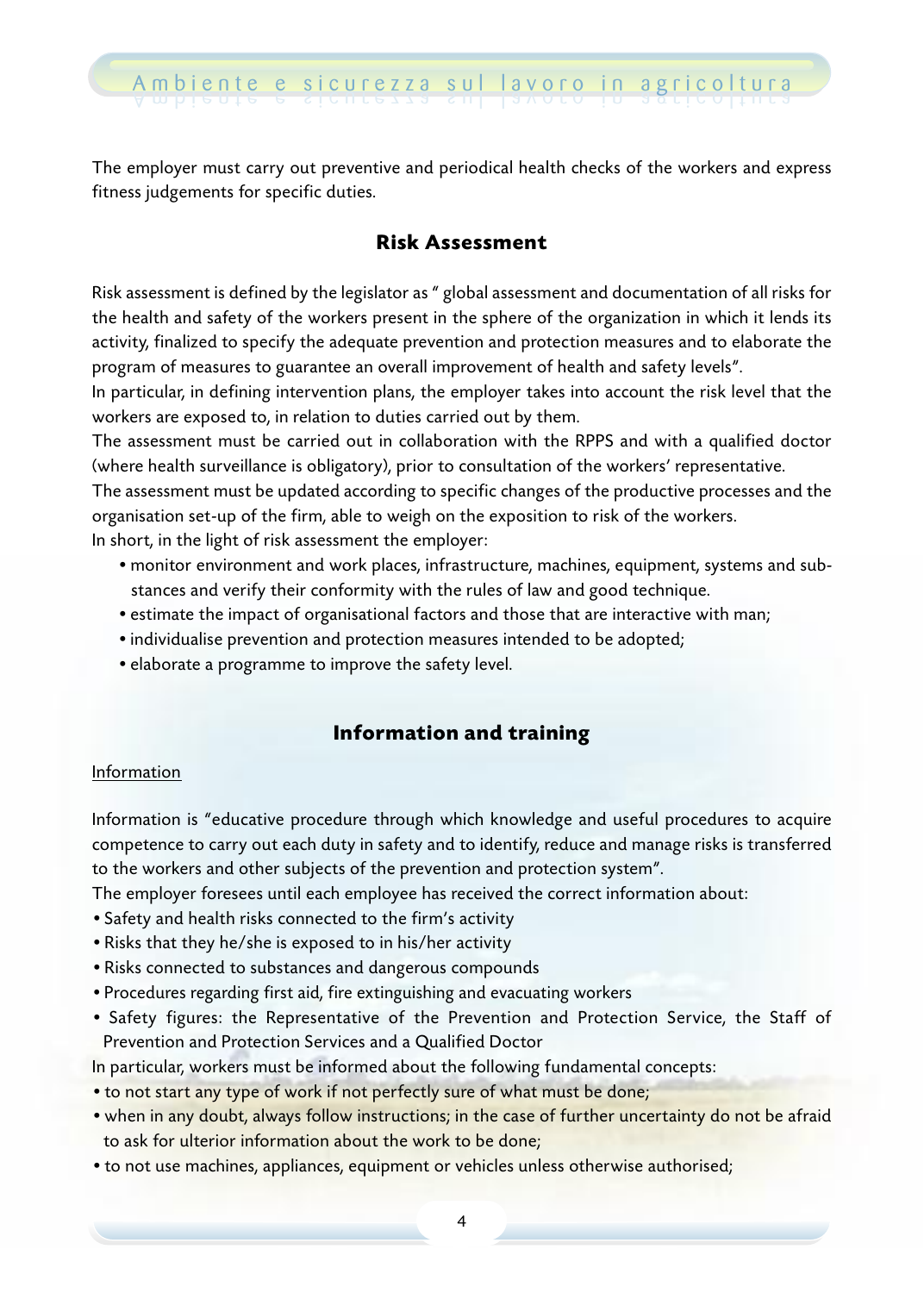- *•* to not joke around during work;
- *•* to not use clothes which, in relation to the nature of work or characteristics of the plant constitute danger to staff.

Each worker must also be informed about the main public authorities and people to contact in case of emergency or concerning, more generally, work safety.

#### **Training**

Training means "educative procedure through which knowledge and useful procedures to acquire competence to carry out each duty in safety and to identify, reduce and manage risks is transferred to the workers and other subjects of the prevention and protection system".

Instruction means "combination of direct activities so the workers can learn to use equipment, machinery, systems, substances, devices, also protection devices and learn work procedures".

The employer foresees until each employee has received sufficient and adequate training on his/her duties in the firm's activity: such training should be applied in the occasion of employment, duty change or the introduction of new substances or dangerous compounds and must be periodically repeated.

Training must be periodically repeated in relation to the increase of risks or the onset of new risks.

#### **Work clothing**

Adequate clothing is a useful means of defence against:

- *•* insects and biological agents: can be cause of infection, sickness and anaphylactic shock, also deadly. The places in which animals are present (stalls, hen houses, aviaries, etc) are particularly dangerous: protect yourself always with adequate clothing
- *•* chemical products: using chemical products, as fertilisers, insecticides and detergents, requires the use of overalls, rubber gloves, masks and closed footwear, given to high danger, not just for the skin
- *•* sun: it is advised to not expose your skin to the sun's rays, but to wear covered clothing, also if light, because in time skin disease and tumours could take form
- *•* mechanical risks: do not wear clothes that flap about, are unbuttoned or wide, rings, necklaces and bracelets. They can get caught up in the machinery and provoke very serious accidents and amputation of limbs.

#### **Qualified doctor and health surveillance**

A qualified doctor collaborates with the employer with risk assessment and is entrusted with the activation and management of health surveillance.

Qualified doctor:

*•* must visit work environments at least once a year or at different times that he establishes on the base of risk assessment; the indication of a different period to the annual one must be notified to the employer, in order to note down in the risk assessment document.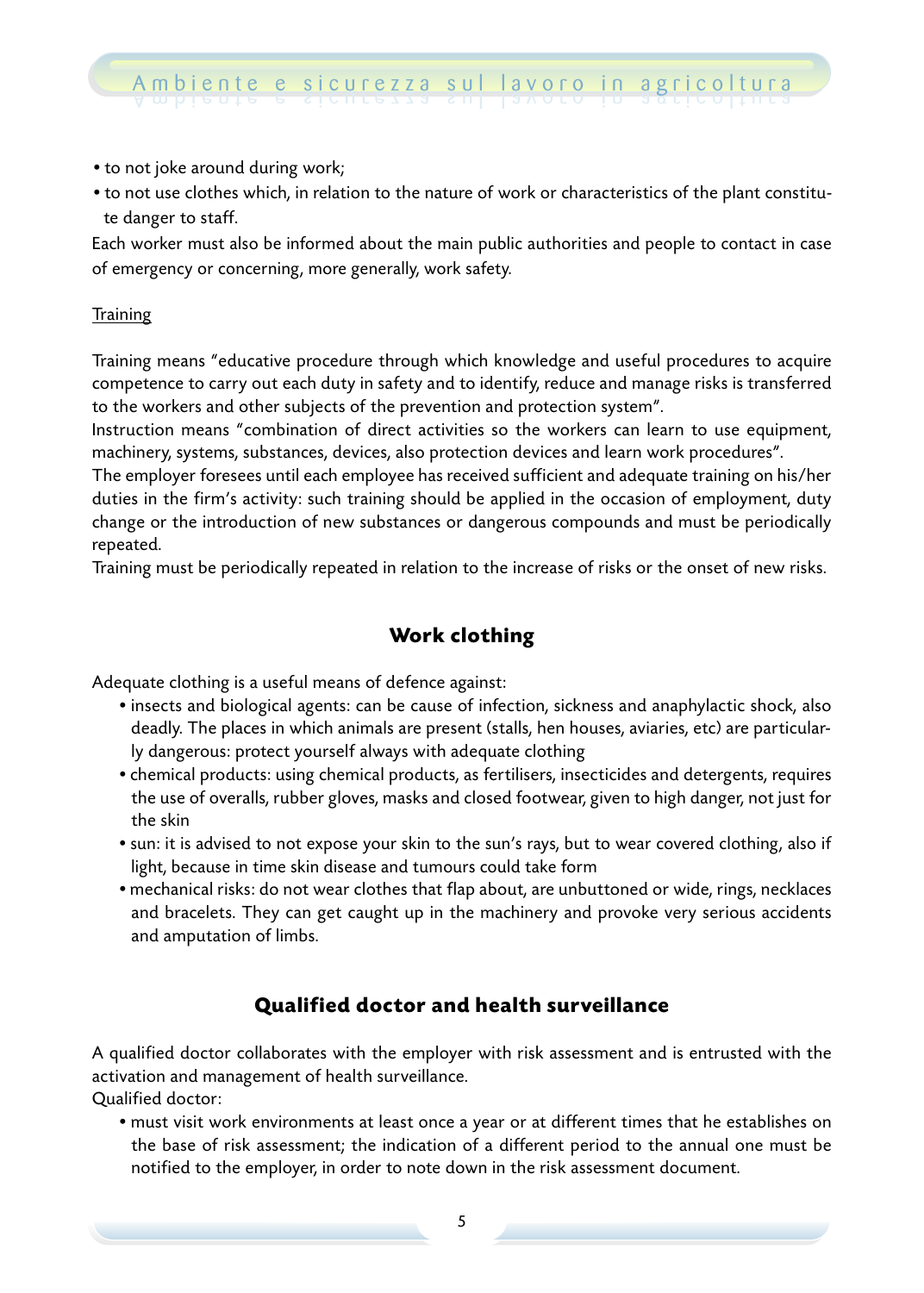- *•* disposes the carrying out of preventive health checks (intent on ascertaining the absence of contraindications to work which the workers are assigned, in order to assess their fitness for the specific duty) and periodical check-ups (to check health status of workers and express fitness judgement for specific duties);
- *•* establishes and updates under his/her own responsibility, for each worker undergoing surveillance, a health and risk file, to keep with the employer in order to safeguard professional secrecy;
- *•* supplies the workers with the significance of health checks, which they must undergo and, in the case of exposure to agents with a long term effect, on the necessity to undergo further health checks after finishing the activity which exposes them to such agents;
- *•* supplies, on request, information analogous to the RPPS;
- *•* informs each worker of the results of the health checks undergone and, on request of the same, issue a copy of the health document.

Health surveillance comprises:

- a) Medical examination estimate to ascertain the absence of contraindications at work which the worker is destined in order to evaluate his suitability to the specific duty;
- b) Periodical medical examination to check the state of the worker's health and express the judgement of suitability to the specific duty. The periodicity of these checks, if not foreseen by the relative rules, is established as once a year. This periodicity can have different rates, established by the qualified doctor in function of the risk assessment. The vigilance organ can dispose contents and periodicity, with motivated measures, of the different health checks to those indicated by the qualified doctor;
- c) Medical examination on request of the worker, if it is retained by the qualified doctor correlated to professional risks or to his health conditions, susceptible to worsening because of the carried out working activity, in order to express the judgement of suitability to the specific duty;
- d) Medical examination in the occasion of change of duty in order to verify the suitability to the specific duty;
- e) Medical examination at the cessation of the working relationship in the cases foreseen by laws in force;
- f) Medical examination estimate in the pre-assumed phase;
- g) Medical examination before starting work again, following absence for health reasons of a duration of more than sixty continuous days, in order to verify the suitability to the duty.

On farms, it is retained that the obligation exists in appointing a qualified doctor to turn to in the following types of risk:

- manual handling of loads
- biological risk
- chemical risk
- noise risk
- drug/alcohol addiction tests for staff that drive mechanical vehicles

In the judgement of partial, temporary or total fitness, the doctor must inform the employer or the worker it concerns in writing.

The worker can propose a recourse against the judgement of the doctor to the local health authority (ASL), which disposes, after further checks, the confirmation, modification or revocation of the judgement itself.

The recourse must be presented within thirty days from the communicative date of judgement from the part of the qualified doctor.

According to decree laws 977/67, minors must undergo a medical which must be carried out by a doctor of the Local Health Authority or, if appointed, by a qualified doctor.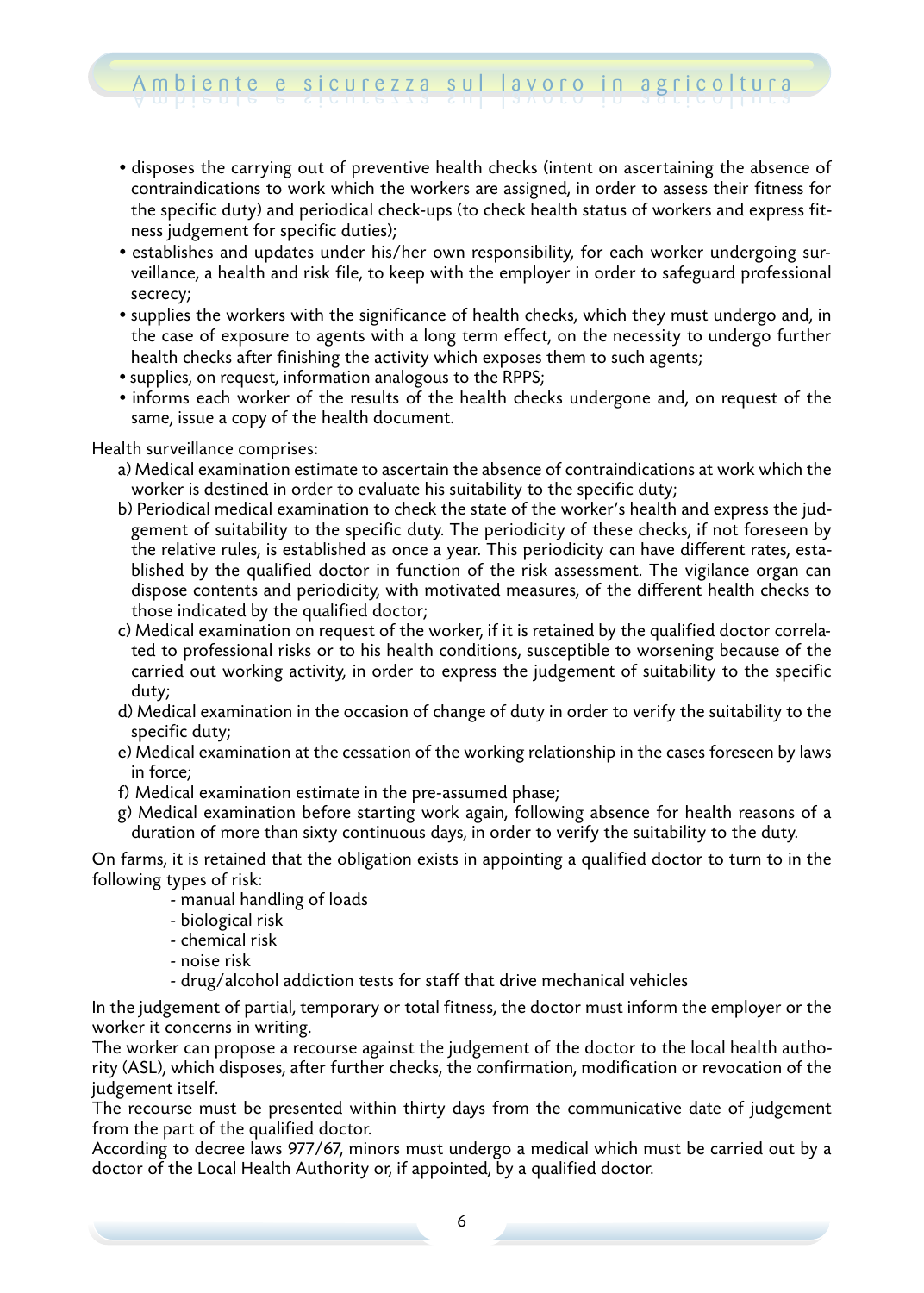#### **Chemical risk**

Use of products such as fertilisers, pesticides and solvents, represents a range of varied dangers for farm workers, as:

- *•* suffocating: this phenomenon can also originate from chemical products not in use, deposited in warehouses with no ventilation or if containers are left open.
- *•* risk of explosion: the mistaken combination of chemical products and other inflammable products can provoke explosion. To avoid such a risk the mixing indications should be scrupulously followed and put away in appropriate places. These must be aerated, with easily washable floors and support surfaces, windows with narrow metal bars, must exclusively contain chemical products and the door must always be locked.
- *•* Intoxication and occupational disease: acute intoxication shows after absorbing large doses of certain poisonous substances, provoking sickness, the chronic one is due, in time to repeated contact of little entities which can cause liver, kidney and lung disease.

Body absorption comes through:

- *•* breathing apparatus (particles present in the air enter into the body through breathing)
- *•* skin (which absorbs these poisons not only by direct contact but also by touching clothes or other contaminated objects)
- *•* ingestion (particles present in the air, on the hands and clothes deposit themselves on food and cigarettes and enter the body through the mouth)

#### **Plant products are divided into groups, those belonging to the first and second must be used exclusively, given their high toxicity, by staff in possession of a valid permit.**

#### **Conservation**

- Keep out of the reach of children in a place adapted for this purpose (locked) or in a locked cupboard with the sign "danger of poisoning"
- *•* Avoid prolonged storage: establish with precision the quantity of product needed and specifically purchase that quantity
- *•* Keep away from food and drink and always keep in their original container
- *•* Always keep labels and health cards available (ask the seller, checking the integrity of the confection at the moment of purchase)
- *•* Collocate a portable dust extinguisher in the storage room

#### **Prevention**

Before starting treatment with any chemical product, it is necessary to wear Individual Protective Devices in relation to the specific risk. If you work in greenhouses or in other closed areas then further safeguarding measures and protection need to be used.

It is essential to wash thoroughly all protective clothing, both before and after treatment. Never touch the contaminated equipment with bare hands and always put it away in closed and well ventilated cupboards.

#### **Preparation**

This is a very delicate phase and must be carried out by following instructions of product use scru-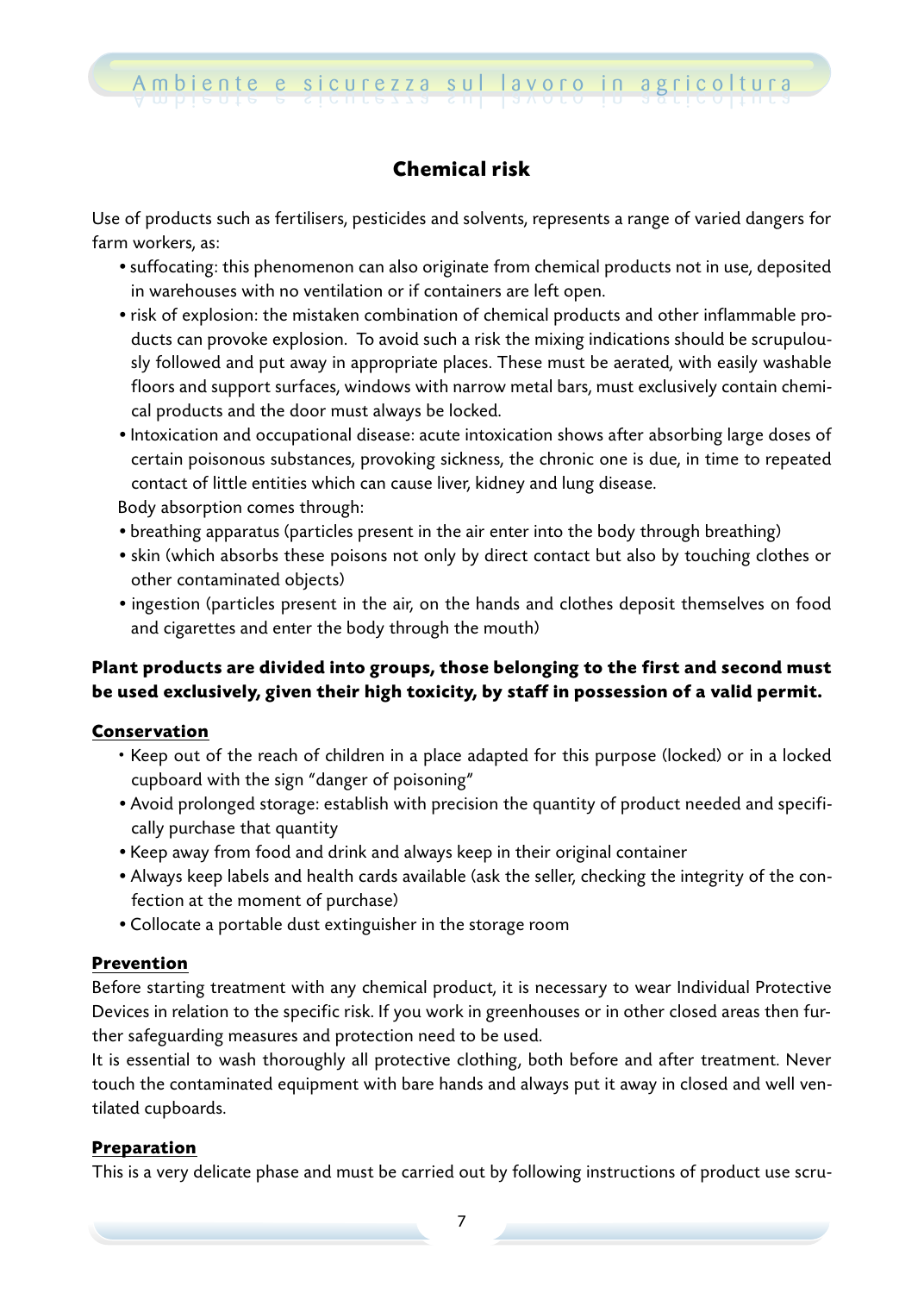#### pulously.

To work in safety:

- *•* always mix products outside where there is no wind; use the same equipment when preparing the mixtures (scales, dippers with high handles, funnels, etc);
- *•* Avoid smoking, eating or touching your face with your hands during all the treatment with any chemical product and especially plant protection cones;
- *•* do not ever alter product mixtures and follow the instructions on the label scrupulously: the wrong mixture can be chemically unstable and provoke explosions or strong chemical reactions which can free gases that are also deadly;
- *•* avoid any spreading, and if it accidentally happens, immediately absorb the product with sawdust or accurately wash the surface.

#### **Distribution**

This is the phase in which the product can fly around and particular attention must be paid:

- *•* wear the correct protective clothing appropriate for the treatment to be carried out
- *•* never touch parts of the sprayer with your mouth (do not blow into blocked nozzles, but use the appropriate pin like tool to remove the obstruction
- *•* carry out the distribution if there is no wind or otherwise stay windward, dispersing the product behind your back
- *•* accurately wash overalls and gloves also before taking them off, to be certain of not touching contaminated parts with bare hands; thoroughly wash yourself with soap and water

#### **Product leakage and contact**

In the case of accidental leakage:

- *•* move non authorised subjects away
- *•* wear suitable protective clothes
- *•* remove the preparation
- *•* take care to dispose the residue
- *•* in the case of an important leakage, warn the competent authorities
- *•* in the case of contact (inhalation, skin contact, ingestion) follow advice given on the safety card
- *•* in the case of a product splashing in your eyes: wash with running water for at least 15 minutes
- *•* if the substance is swallowed, you must try to vomit and then wash out your mouth thoroughly
- *•* Go straight to the accident and emergency unit or request immediate medical assistance with the safety card or label of the product

In the case of general sickness, trembling, excessive salivation, nausea, vomit, diarrhoea, difficulty breathing, palpitations-reddening of the skin, conjunctiva reddening, go straight away to the accident and emergency unit.

#### **Physical Risk**

#### **Posture**

Normal cultivation and farming activities provoke a notable strain on bone and articular system because of repeated movements and unnatural positions.

Damage is localised in tendons, joints and muscles; over a length of time it can cause serious pathologies and disabling of lower limbs and degenerative bone damage.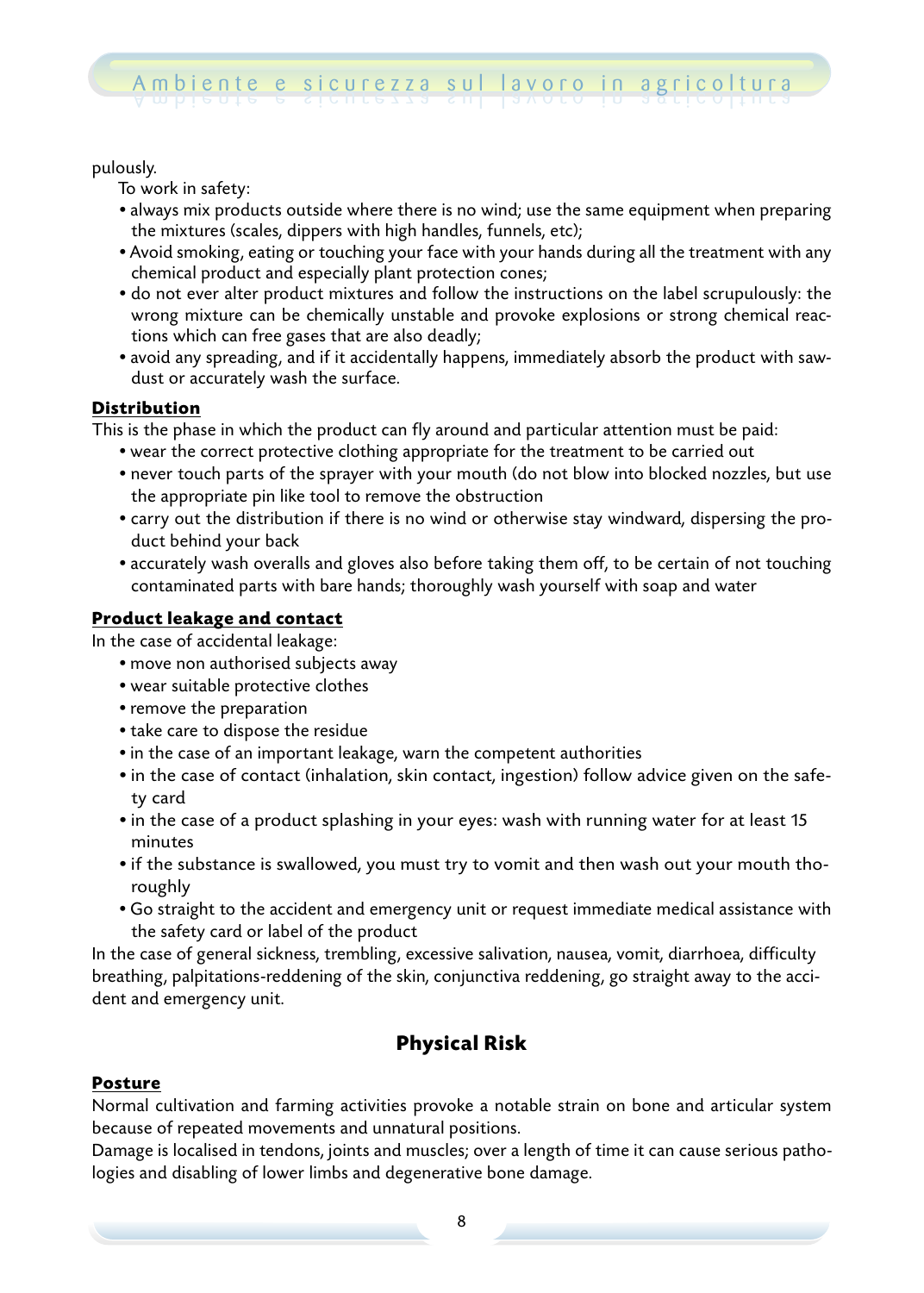To limit risks:

- *•* alternate working phases, in a way to change long working positions
- *•* avoid staying in a still position for too long
- *•* avoid sudden movements
- *•* use, where possible, supports or some means which limit working in unnatural positions

#### **Vibration**

Vibration is an oscillatory movement of a solid body around a reference point or position.

It is produced by agricultural machinery such as tractors or hand tools and is absorbed by the body through contact with the machine or tool

Two types of damaging vibration exist:

- *•* medium frequency: produced by machines such as tractors; causing spinal arthritis and slipped disc, cardiopathy, hepatopathy, arterial hypertension, abdominal and chest pain, dyspnea, anxiety;
- *•* high frequency: produced from vibrating tools such as an electric saw; causing the closure of finger arterial; alteration of bone and cartilage structure in the wrists, elbows and shoulders, tendon inflammation, headache, anxiety.

#### **Exhalation**

In agriculture, it is easy to come across insidious dangers such as fumes, gases or simple air stagnation which can sometimes reach a high concentration also becoming deadly.

It is fundamental to remember that in aiding someone in danger, you must first protect yourself by using the appropriate individual protective devices, otherwise you risk suffocating and making the intervention useless and dangerous.

#### **Microclimate**

"Microclimate" means climatic conditions, like temperature and humidity, present in a given moment in a circumscribed environment.

The influence of such conditions on the human body is brought about by climate variation; our body tends to always stay balanced; if we expose ourselves to temperature changes or excess humidity and lack of ventilation, our body will feel the effect.

Health damage is manifested by heat flushes, arthrosis and allergies, these last ones by working above all in hot-humid places.

Environments which are particularly risky are greenhouses or cold stores.

To prevent such damage:

- *•* always wear clothes suitable for the climate
- *•* place humidity and temperature level gauges in risky environments

#### **Dust**

The majority of jobs in the agricultural sector cause clouds composed of fine particles in suspension which, depending on the type of job, can cause more or less serious damage to man.

The more potentially dangerous types of dust for man are:

- *•* of vegetal origin: cereals, flour and its parasites, insects and mites;
- *•* of animal origin: hairs, scales, scurf, feathers, excrement;
- *•* of chemical origin: insecticides, fertilisers, pesticides.

Dust can be absorbed by the human body by:

- *•* eye contact;
- *•* inhalation;
- *•* skin contact.

To work in safety:

- always wear the appropriate individual protective devices: overalls, gloves and masks
- *•* check wind direction to avoid getting covered in dust
- always clean work environments and stalls to avoid dust accumulation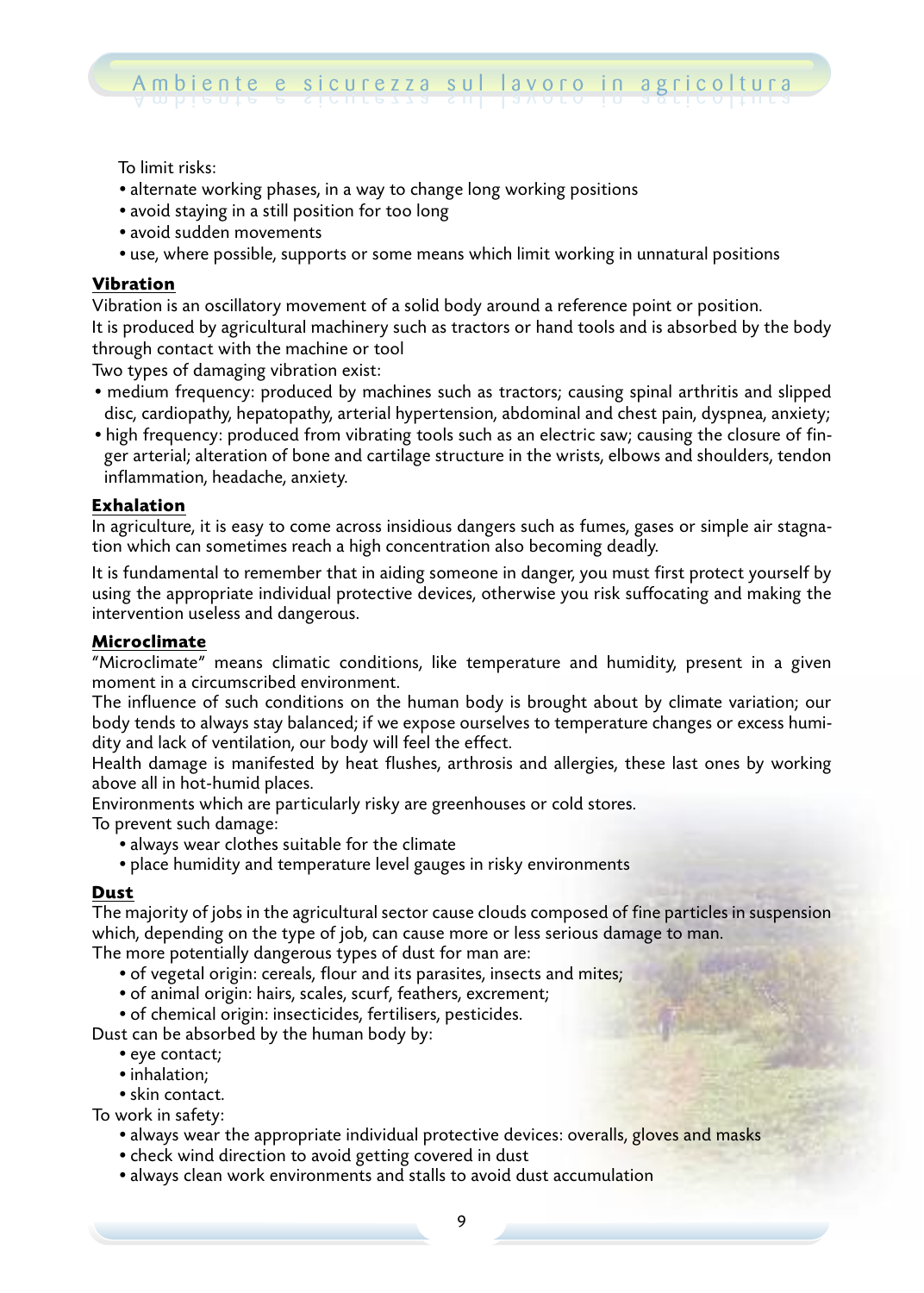#### **Steps and ladders**

Are considered to be one of the most frequent cause of injury in agriculture, in fact falls from ladders often cause serious back trauma and in particular to the spine with serious health consequences for the worker. In more dramatic cases a fall can cause death or paralysis. To be able to carry out regular duties in safety and limit the possible risk of falling, as a general rule you should always assure that ladders are kept in good condition and that the correct one should be used for each activity, being careful about the ground where the ladder is positioned.

Furthermore in high positions, wear a safety sling.

In particular, article 113 TU Safety foresees that fixed steps, destined to normal access to work places, must be constructed and kept in a manner that makes them resistant to heavy loads deriving from crowding in the case of emergency. The steps must have tread and riser dimensioned in a workmanlike fashion and adequately wide according to transit need. The steps and landings must have normal parapets or other equivalent defence on the open sides. Flights that are delimited by two walls must have at least one handrail.

Runged ladders over 5 metres in height, fixed to walls or vertical frames or with an inclination that is over 75 degrees must have a solid metallic protective cage with links or openings of such a size to impede a person accidentally falling towards the outside. The wall of the cage opposite the rung level must not be more than 60 cm far from it. The rungs must be at least 15 centimetres far from the wall to which they are applied or to which the ladder is fixed.

Portable ladders must be made of material that is suitable to the conditions of use. They must be sufficiently resistant all together and in single elements and they must have the appropriate dimensions for their use. These ladders, if wooden, must have rungs that are fixed to fitted uprights. The rungs must be without knots. Such rungs must be supported by iron guys applied under the two last rungs; there must be an intermediate one if the ladder is more than 4 metres long. It is forbidden to use ladders that have planks of wood nailed to the uprights in place of broken rungs. They must also have:

a) non-slip devices on the lower ends of the uprights;

b) holding hooks or non-slip supports on the upper ends, when necessary to assure the stability of the ladder.

When using the ladder involves danger for its height or other causes, it must be adequately secured or held by another person at the bottom.

The employer ensures that runged ladders are sorted in a manner to guarantee their stability during use and according to the following principles:

- a) portable runged ladders must lean on a stable, resistant, adequate dimensioned and immobile support, to guarantee the horizontal positioning of the rungs;
- b) suspended runged ladders must be hooked in a safe manner and with the exception of rope ladders, in a manner to avoid moving and any swinging motion;
- c) slipping of the foot of portable runged ladders during use must be avoided by fixing the upper or lower part of the uprights, or with any non-slip device, or by using any other efficient equivalent;

d) runged ladders used for access must be in such a way as to protrude sufficiently over the level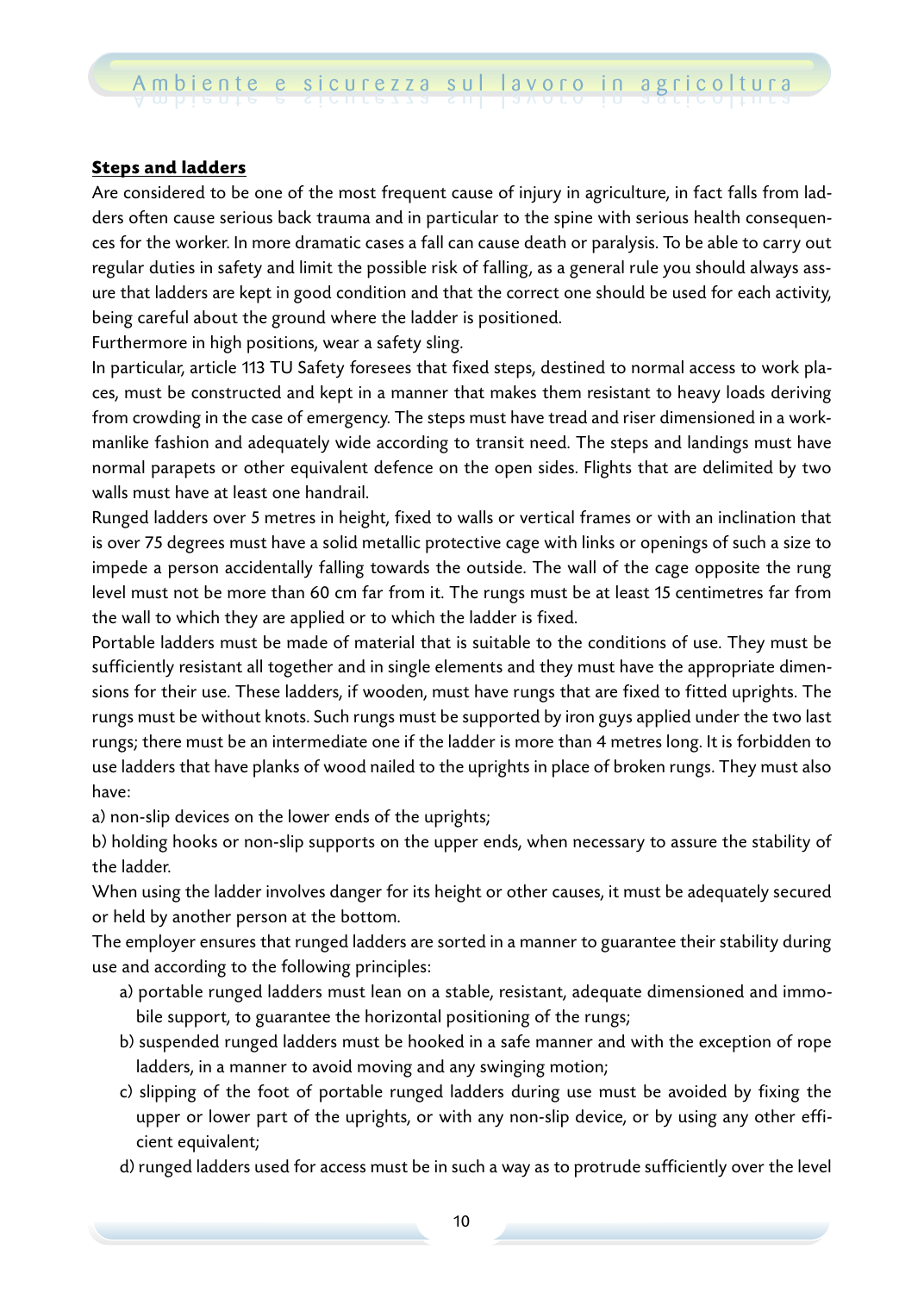of access, unless other devices guarantee a safety hold;

- e) runged ladders composed of more inserted elements or push-up must be used in a manner to ensure a reciprocal locking of the various elements;
- f) mobile runged ladders must be stably fixed before using.

To use portable ladders composed of two or more inserted elements (Italian type or similar), besides what is written in paragraph 3, the following rules must be observed:

- a) the length of the ladder in use must not be over 15 metres, except for particular needs, in which case the upper ends of the uprights must be secured to fixed parts;
- b) ladders longer than 8 metres must have a crosspiece to reduce the angle of inflection;
- c) no worker must be on the ladder when it is moved laterally;
- d) during work, someone must always be watching the ladder from the ground.
- e) Double ladders must no be over 5 metres in height and must be supplied with an adequately resistant chain or other device to stop the ladder opening beyond the pre-established safety limit.

#### **Manual Handling of Loads**

Manual Handling of Loads signifies operations of transporting or supporting a load by one or more workers, including the actions of lifting, putting down, pushing, pulling, carrying or moving a load, that, for their characteristics or in the consequence of unfavourable ergonomic conditions, provoke risks of pathologies from biomechanical overloading, particularly back-lumbar.

The employer must provide the means and measures, in particular mechanical, equipment to avoid the necessity of manual handling of loads by a worker.

In the case of the impossibility to avoid such manual handling, the employer must:

a) organise the workplace in a way that such movement can be carried out safely and soundly

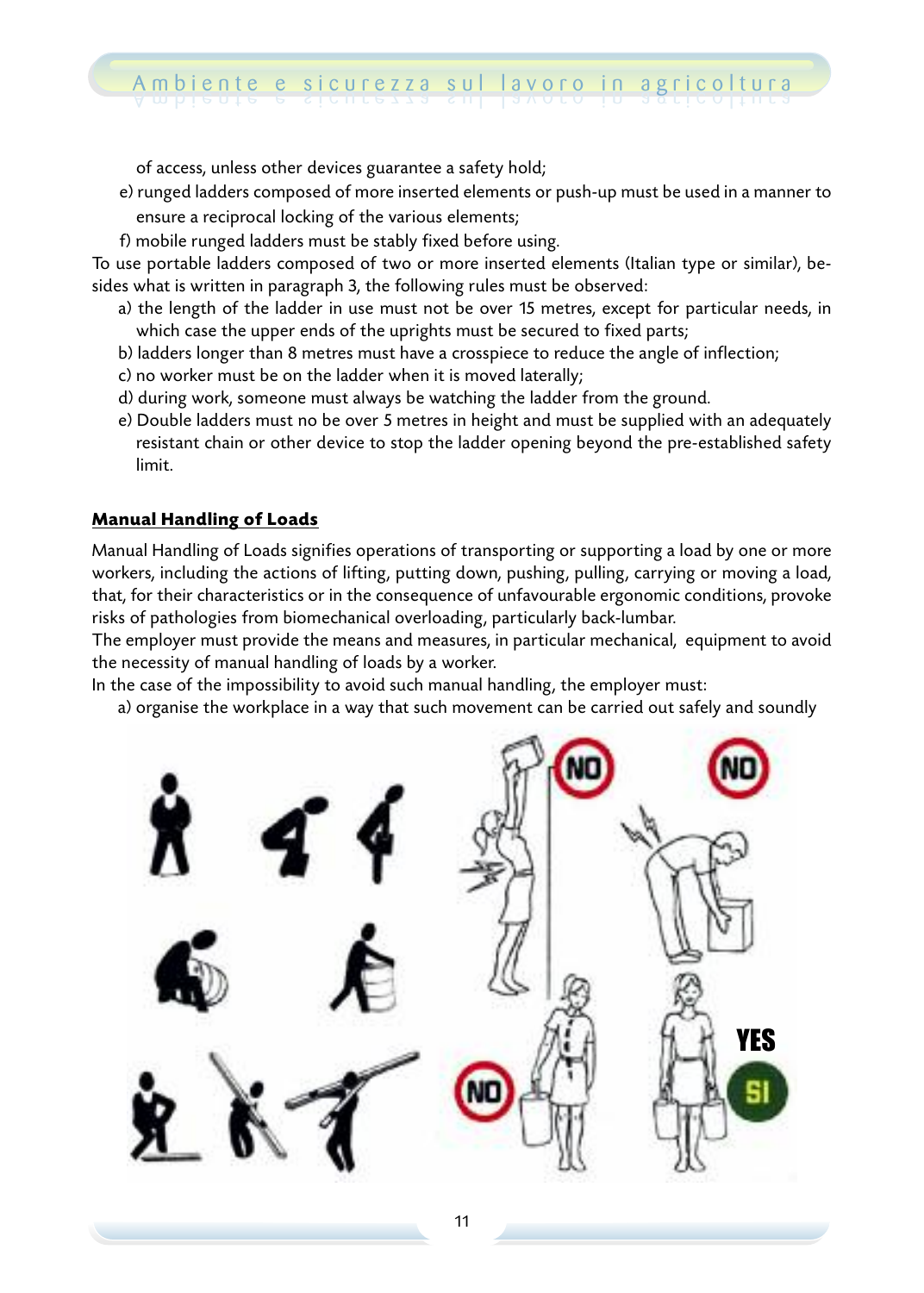- b) evaluate, possibly in the planning phase, the safety and health conditions connected to the job in question
- c) avoid or reduce risks, particularly back-lumbar pathologies by adopting adequate measures, keeping in mind the individual risk factors, the characteristics of the workplace and the needs that such an activity involves
- d) have the workers have a health check on the base of risk assessment and individual risk factors.

Remember that it is necessary to limit risks owing to incorrect posture, if heavy loads must be moved (sacks, buckets etc.) by adopting some fundamental rules:

- *•* avoid staying in a still position for too long
- *•* avoid moving excessive, cumbersome or unstable weights
- *•* avoid lifting with your back curved
- *•* balance the weight between your hands with a straight back and outstretched arms
- *•* keep the weight as close to your body as possible
- *•* avoid sudden movements
- *•* avoid ground with risks of slipping (wet floors) risk of tripping (steps or obstacles)
- *•* alternate tiring work procedures
- *•* lift loads by bracing legs and not the back

#### **Physical risks**

The TU Safety pays particular attention to "physical risks" such as "noise, ultrasound, infrasound, mechanical vibration, electro-magnetic fields, optical radiation, of artificial origin and microclimate and the hyperbaric atmospheres that can involve health risks and the workers' safety.

In the risk assessment sphere, the employer evaluates risks coming from exposure to physical agents so as to identify and adopt the suitable prevention and protection measures with particular reference to good technique and good practice.

Risk assessments deriving from exposure to physical agents is planned and carried out at least every four years.

As regards to noise risk, the legislator poses particular attention to the need of using individual protection devices on the following conditions:

- a) in the case in which noise exposure is equal or over the lower action values (80 decibels) the employer supplies individual protection devices for hearing;
- b) in the case in which noise exposure is equal or over the higher action values (85 decibels) workers must use the individual protection devices for hearing;
- c) he must choose individual protection devices for hearing that eliminate the risk for hearing or reduce it to a minimum, prior to consulting the workers or their representatives;
- d) verify the efficiency of the individual protection devices for hearing.

The employer makes the workers have a health check in which exposure to noise exceeds the higher action values (85 decibels). The check is carried out periodically, normally once a year or in different periods to be decided by the qualified doctor, with adequate motivation reported on the risk asses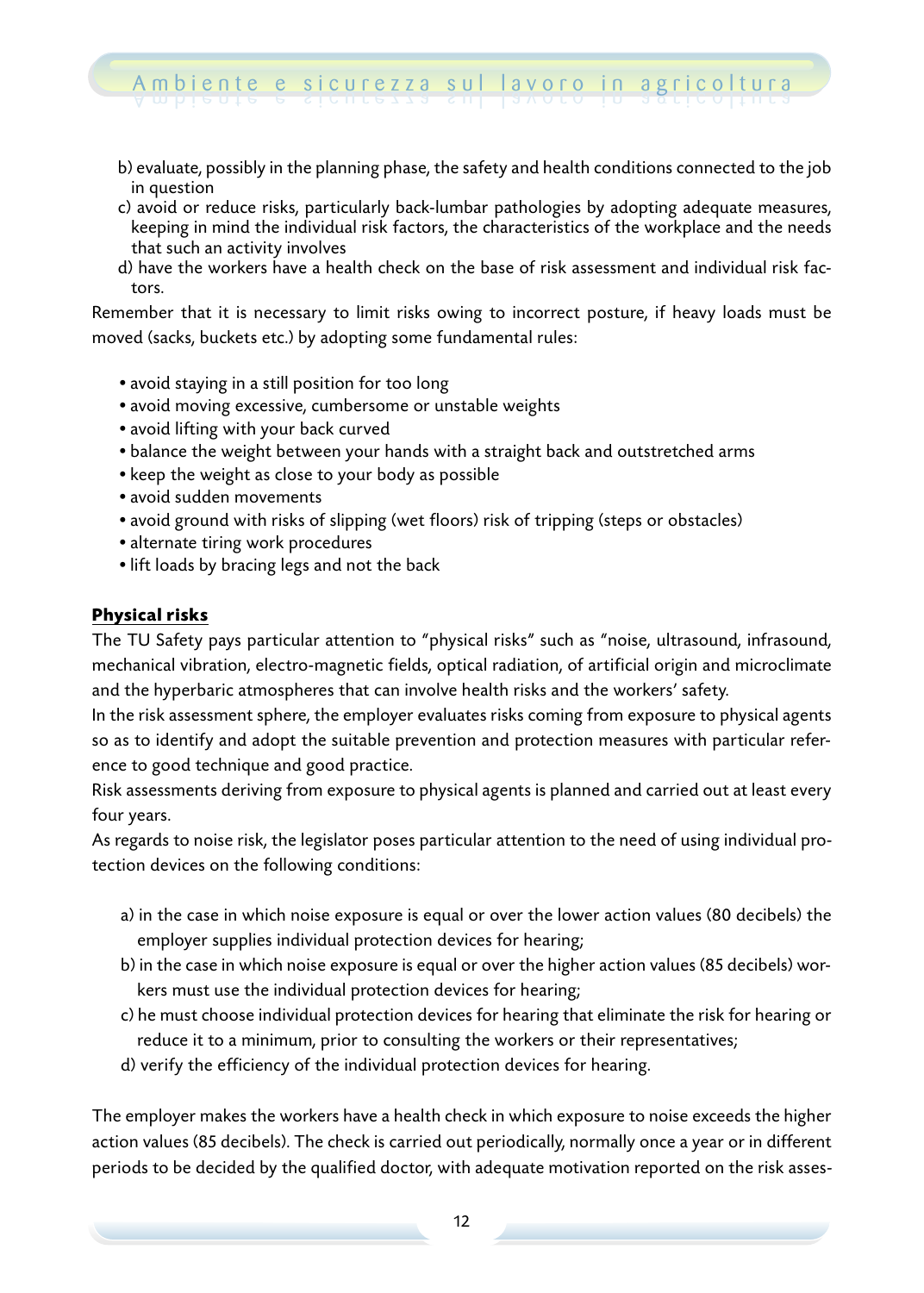sment document and making it known to the workers' safety representative according to the risk assessment.

Ambiente e sicurezza sul lavoro in agricoltura

The employer guarantees that workers exposed to equal values or above the lower action values (80 decibels) are informed and trained in relation to risks deriving from noise exposure.

#### **Fire Risk**

A fire is a risk that must not be undervalued in which; a small fire can become a great blaze within minutes. In fact, a fire never starts off big and only by immediate and efficient intervention can limit damages to objects or people.

The presence of wind, leaves and dry branches, above all in the summer season, must keep all workers that work on a farm alert and make them prudent during all operations. To reduce risks:

- *•* do not smoke, use tools with naked flames, handle incandescent material near combustible deposits, or where hay or other easily inflammable materials are stored
- *•* be careful of the possible formation of inflammable gases in hermetically sealed cisterns or tanks
- *•* place an adequate amount of extinguishers that are well visible and marked
- *•* the employer must ensure that an extinguisher check up is made every six months by a specialised outside firm
- *•* the employer must have the following systems periodically checked: electrical grounding system, anti-deflagration systems installed in silos', autoclave boilers, lifting systems (hoists, ropes, chains) sewage spreader wagons
- *•* the employer must inform and train workers in how to use extinguishers and hydrants
- *•* the employer adopts check up measures of risky situations in the case of emergency

#### **Electrical risk**

Electricity is a particularly insidious danger, because it isn't visible and causes serious damage to the human body if it comes into contact, such as heart failure, respiratory failure or burns. The seriousness of an injury caused by electricity depends on both the intensity of the current that goes through a human body and the duration of such.

The most dangerous phenomena generated by electrical current are:

- *•* electrocution: passage through the human body by contact with an object which is normally in tension or a metallic mass in tension caused by damage;
- *•* electrical arc: passage through the human body from current without contact (e.g. by closing a circuit breaker or detaching an electrical cable with wet or humid hands);
- *•* fires or explosions: they can originate from a short circuit.

To work in safety:

- *•* pay the maximum attention to jobs carried out near to electrical lines or equipment;
- *•* never try to connect anything by chance;
- *•* use insulating gloves to carry out work in the presence of electricity;
- *•* periodically check the state of electrical cables and avoid twisting or squashing them;
- *•* do not intervene on electrical systems or boxes if not authorised;
- *•* never use electrical appliances with wet or humid hands, with feet in water or environments which are humid.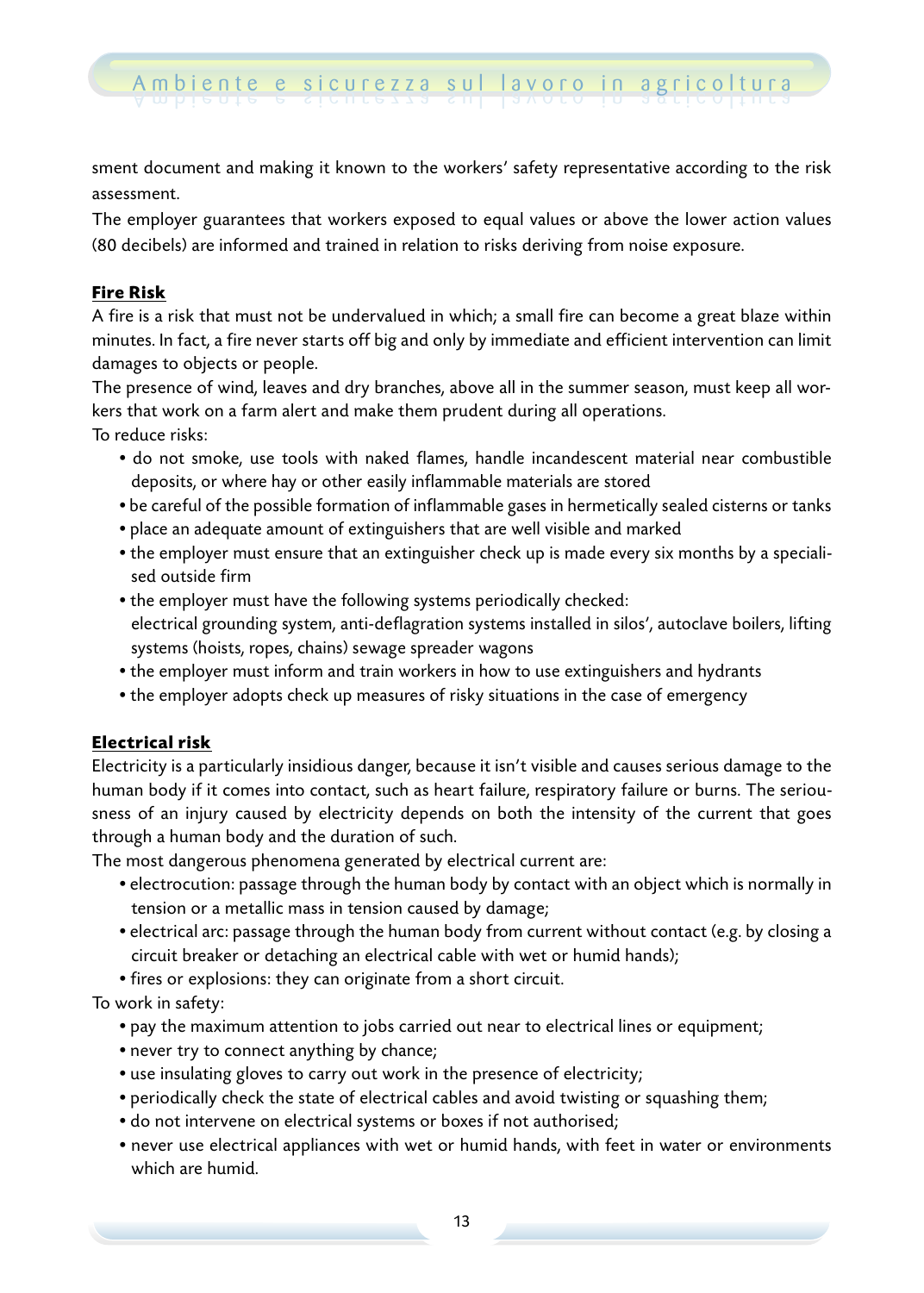#### **Biological Risk**

Biological risk is represented by any micro organism, cellular cultivation or other types of parasite which could provoke allergic infection or intoxication.

The presence of animals, but also vegetal cultivation on the farm surely represents a risk factor.

Contact with human skin or through breathing can bring about both illnesses such as tetanus, leptospirosis and anthrax, and skin and respiratory infections such as pulmonary aspergillosis, alveolitis, etc.

Anaphylactic shock, even deadly, can also be verified in particularly sensitive subjects.

To protect yourself effectively you need to reduce contact from the part of these biological agents with the skin and lungs by always using the opportune overalls, masks and protective gloves and have periodic vaccinations against tetanus.

Some contact risks with biological agents are specific in relation to working context, such are the examples, in field cultivation (contact both from hay and meal from contaminated soil from organic or chemical fertiliser), in greenhouses (e.g. the strong concentration of pollen and spores in the air), in zoo technical businesses (sickness of animal origin, bovine tuberculosis, ringworm, brucellosis, brought about from the contact of man with the animal and its derivatives; in the contact with breeding animals, there is a high risk of parasites like ticks, which, attaching themselves directly to workers' skin can transmit a varied nature of infections).

To prevent biological risk:

- *•* look after veterinary hygiene and the environment of breeding places and stalls
- *•* look after your own personal hygiene and make available the correct hygienic means and equipment for staff (showers, wash basins, toilets, soap, clean towels, and cupboards with two sections to change clothes*…*)
- all the staff on the farm must be up to date with vaccinations (remember that the tetanus vaccination is obligatory)
- *•* use the adequate IPD: gloves, masks, overalls, boots*…*)
- *•* disinfect every cut and cover when soil or water is handles which could be contaminated

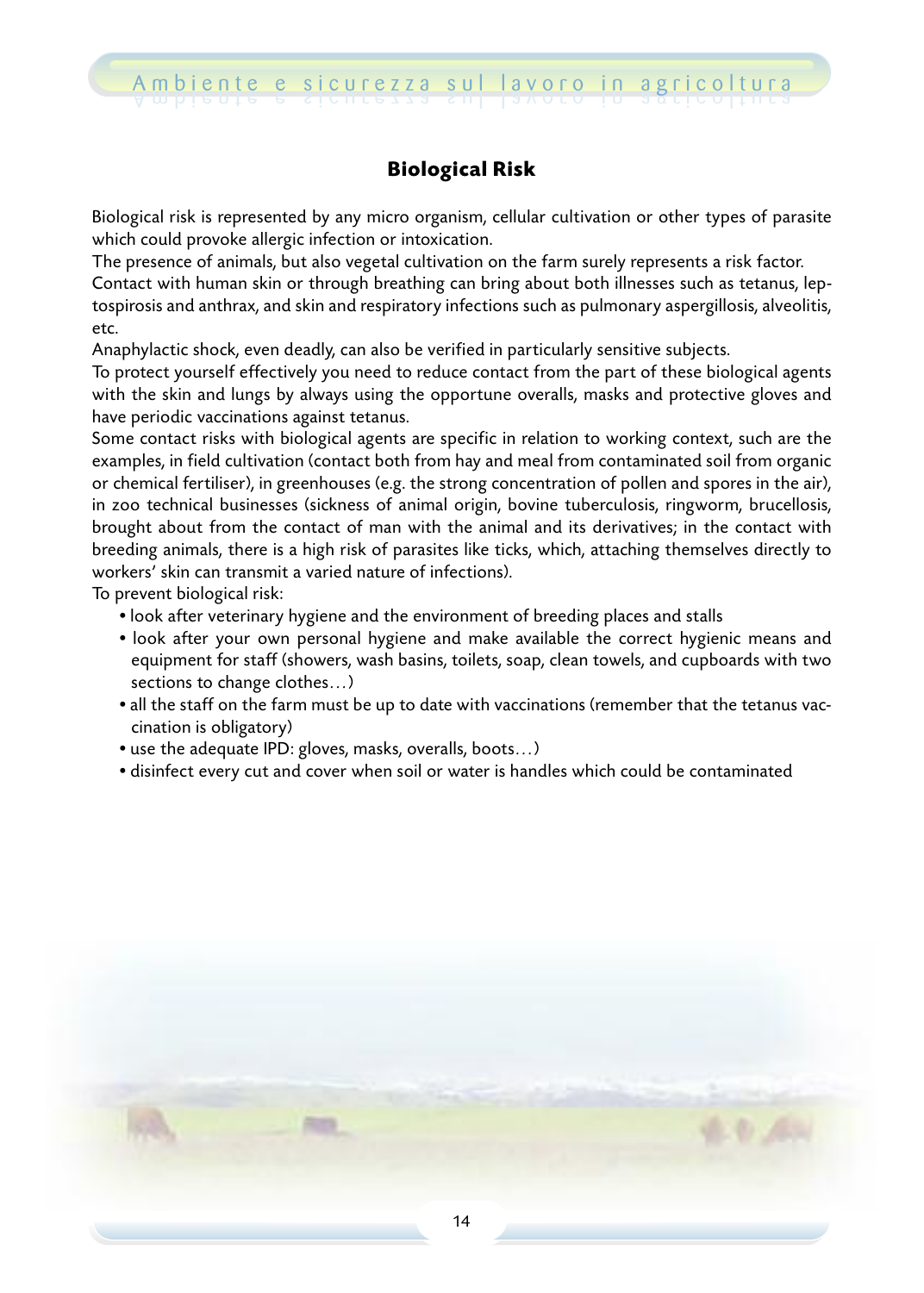#### **Individual Protective Devices**

Depending on the work to be carried out, it is necessary and often obligatory to use the appropriate Individual Protective Devices (IPD): habitual use of these prevents occupational disease or protects in the case of injury; they must be certified according to European law and be always kept in good condition.

The employer, based on the results of risk assessment:

- *•* keep the IPD in working condition and ensure hygienic conditions, by maintenance, reparation and necessary replacements;
- *•* provide that the IPD are only used for the foreseen usage, except for specific cases exceptional cases, in conformity with the manufacturer's information;
- *•* supply comprehensible information for the workers;
- *•* assign each IPD to one person only and, if circumstances require the use of the same IPD for two people, take the adequate measures so that such a use will not create any health or hygienic problem to its various users;
- *•* inform the worker of the risks the IPD protects him/her from before use
- *•* keep adequate information about each IPD available on the farm or productive unit;
- *•* ensure adequate information and training, if necessary on how to use the IPD correctly and practically.

In short, the main types of IPD that can be prescribed for agricultural jobs:

#### Head protection

- *•* large brimmed hat or cap: for the sun or dust
- *•* protective helmet: for work in holes, wells, silos, high heights or in the case of particle projection.

#### Eye protection

*•* glasses or visors: to use during the use of chemical or plant products and in work with splinter, particle or dust production.

#### Ear protection

*•* headphones or ear plugs: to choose in base of the work to be done, the noise level present in the environment and the time of use.

#### Respiratory protection

- *•* active filter masks: to protect from gas or exhalations
- *•* dust masks: to use in work with chemical products or with dust production.

Hand protection

- *•* rubber gloves: to defend oneself from acid or chemical products, from electricity and from liquid substances
- *•* reinforced or padded gloves: for work with mechanical tools or equipment.

#### Foot protection

- *•* rubber boots: to avoid contact with liquid substances and mud or to defend oneself from corrosive acid
- *•* boot in non-slip material: to use in slippery places such as cellars or oil mills
- *•* accident-prevention boots: to use for heavy work or work carried out with mechanical vehicles.

#### Body protection

- *•* Trubber overalls: to use during the use of chemical or biological products (herbicides or fertilisers)
- *•* overalls in fabric: to use during the use of mechanical vehicles.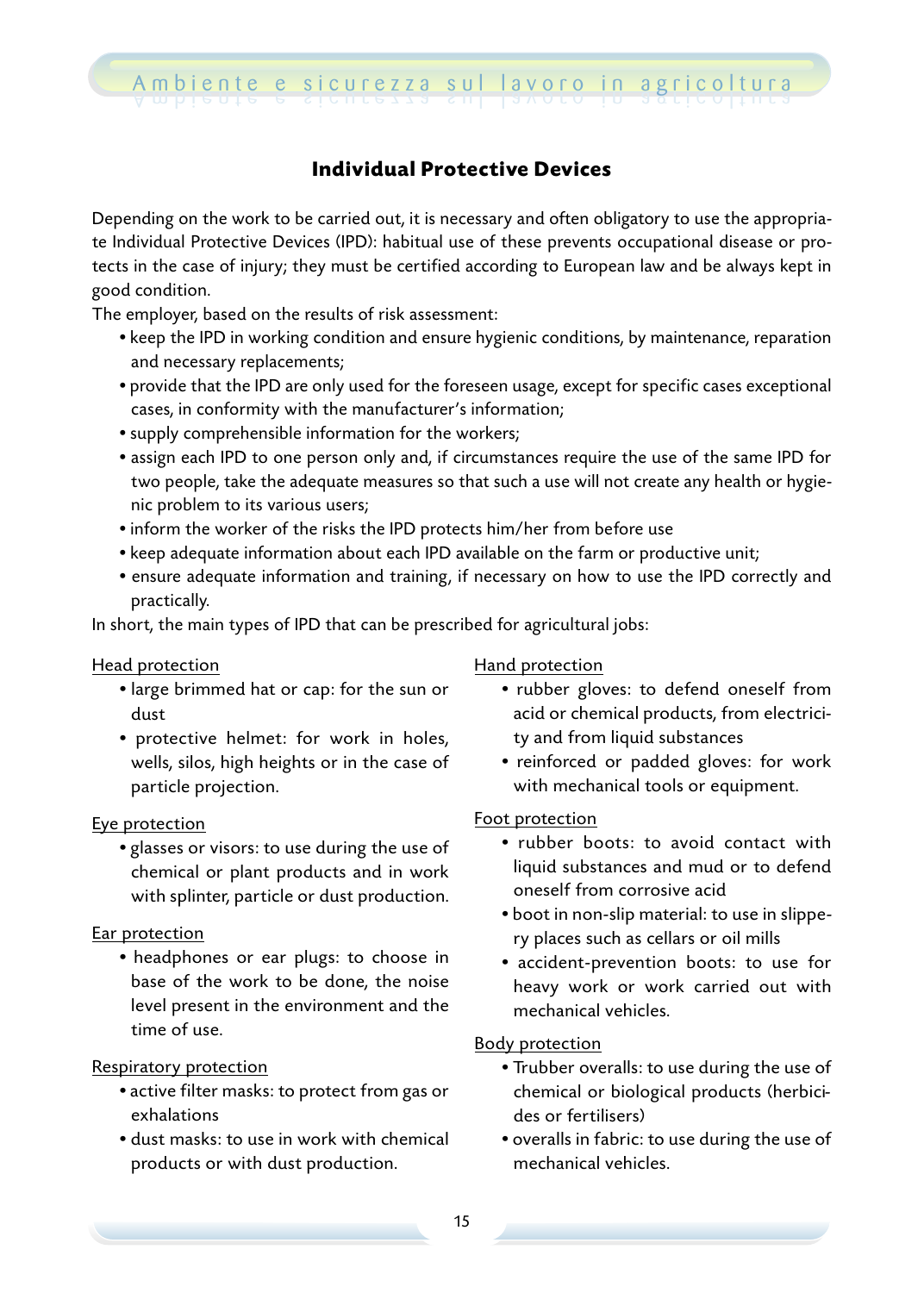

#### **WORK MACHINERY AND EQUIPMENT**

Agricultural work requires ever more frequently the use of equipment and machinery.

- The employer must put into act the necessary technical and organisational measures to:
- *•* reduce the risks connected to the use of work equipment to a minimum;
- *•* impede that said equipment can be used for work and according to conditions for which they are not adapted;
- *•* verify that equipment is installed in conformity with the manufacturer's instructions, are object to suitable maintenance and, where necessary, supplied with appropriate instructions for use.

Workers can use equipment only if authorised by the employer.

Certain essential rules must be followed to ensure, the minimum safety level connected to the use of equipment:

- 1 protect all elements of risky origin;
- 2 protect, every time they can establish danger:
	- *•* salient parts of organs in movement;
	- *•* crank gears;
	- *•* the final and protruding parts of shafts;
	- *•* organs and elements to transmit motion;
	- *•* shafts, belts and pull ropes;
	- *•* gears, wheels and other toothed elements;
	- *•* transmitting chains;
	- *•* working organs and operational areas;
- 3 protect against accidental or unintentional operations:
	- *•* command organs (levers, buttons, etc.);
	- *•* command pedals;
- 4 apply emergency stop devices, where specific remaining risks of the machine request them;
- 5 install the machine in a way to guarantee the necessary free space so that other machines can move around;
- 6 ensure a good conservation condition and efficiency of machines and equipment, guaranteeing the maintenance in time of ordinary requirements and suitability. The booklet supplied for some equipment for the maintenance (safety reasons) must be kept updated.
- 7 protect the operator from the risk of being crushed by the equipment tipping.

#### Protection of dangerous elements

The necessity to assure machine tools the necessary operating capability may not consent, in practice, to protect or completely segregate the tool or the dangerous operational area.

This fact brings risks of damage for the contact of parts of the body of the assigned worker with work tools and parts in movement.

In practice, the solution is to keep body parts of the worker that could be damaged, away from tools or relative operational areas.

Often, however, this risky situation is aggravated if the organs in question, already partially or totally without protection, can grasp (due to salient parts or protruding rotation), squash (caused by related movement between themselves), drag (because conformed to convey towards the in-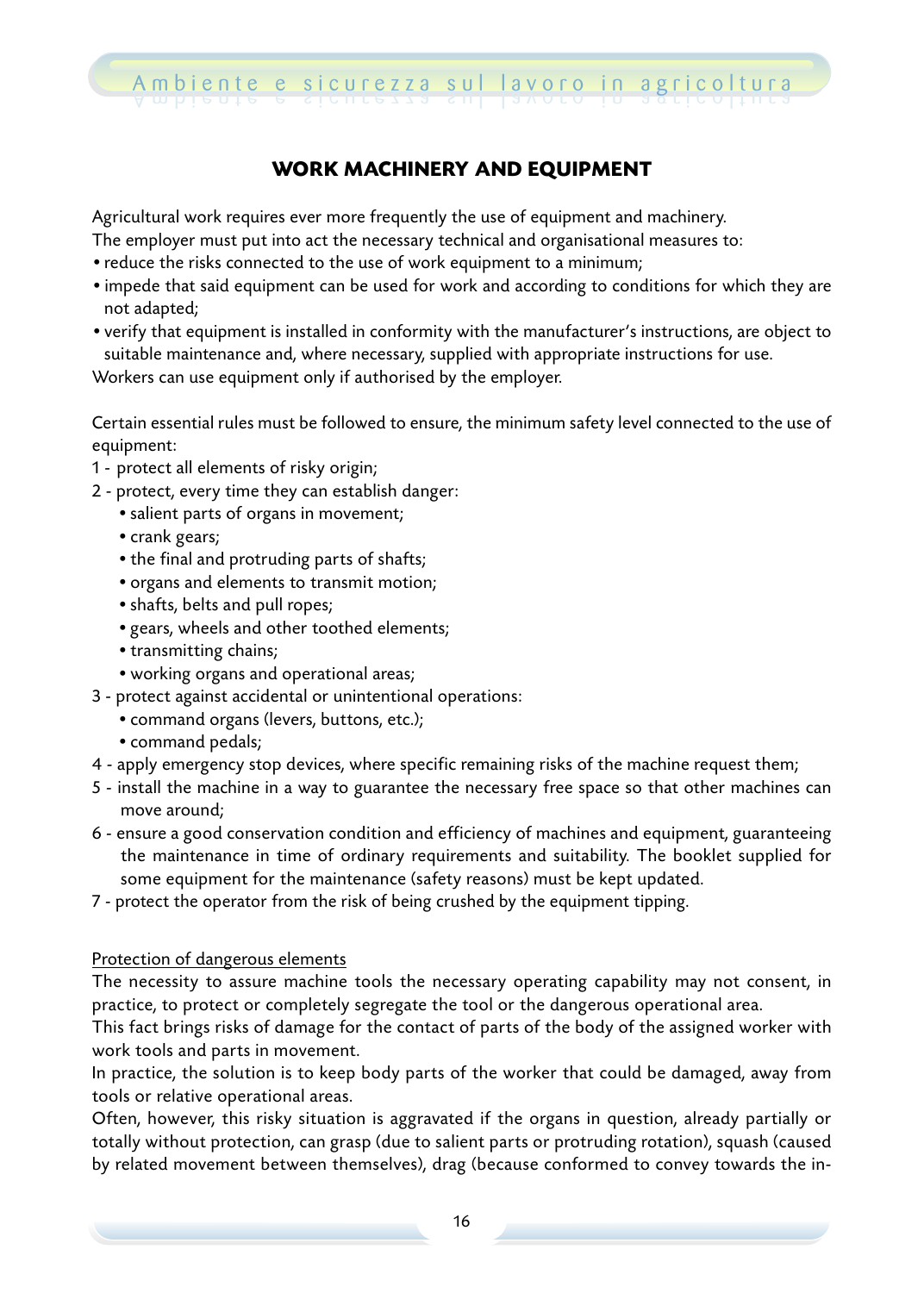side), or if they are equipped with notable inertia.

In these situations, the worker must be adequately informed and trained about the risky situations connected to the use of equipment and machines as well as the correct procedures to follow and those to avoid because of danger for the health and safety of the operators.

#### Projection of material

A good possibility of projection of materials or particles of different nature and dimension exists for some machinery, in relation to working characteristics (work speed, nature of working material, type and nature of tools, conditions of lubrication-cooling of cutting area, etc.). To avoid the relative risk for workers, each time you must recourse to close, shields or other means of interception, fixed or adjustable.

All workplaces and adjacent passages must be protected against the same risk.

#### Cleaning, regulation and maintenance

The frequency in which working organs or work areas are cleaned has an importance to the workers' safety (removal of flowing or abundant shavings, removal and loosening of chips, splinters, etc.).

The rules explicitly prohibit doing this type of operation while the machine is in movement. However they consent in doing so, where you cannot do otherwise, on then condition of using suitable tools to avoid danger (e.g. air jets, hooked equipment, etc).

Frequently tools have to be registered or substituted, to equip or re-equip the machine, to carry out surveying the worked piece, to position or fix the pieces to be used. These operations, and other types of repairing, are not consented by law when the machine is moving. If it is not possible to proceed otherwise, then it is allowed but taking into account some particulars (reduced gears or speed with command in continuous action, intermittent gears with single impulse etc.).

Specific information and appropriate warnings are placed near to the machine to inform the worker of both prohibitions.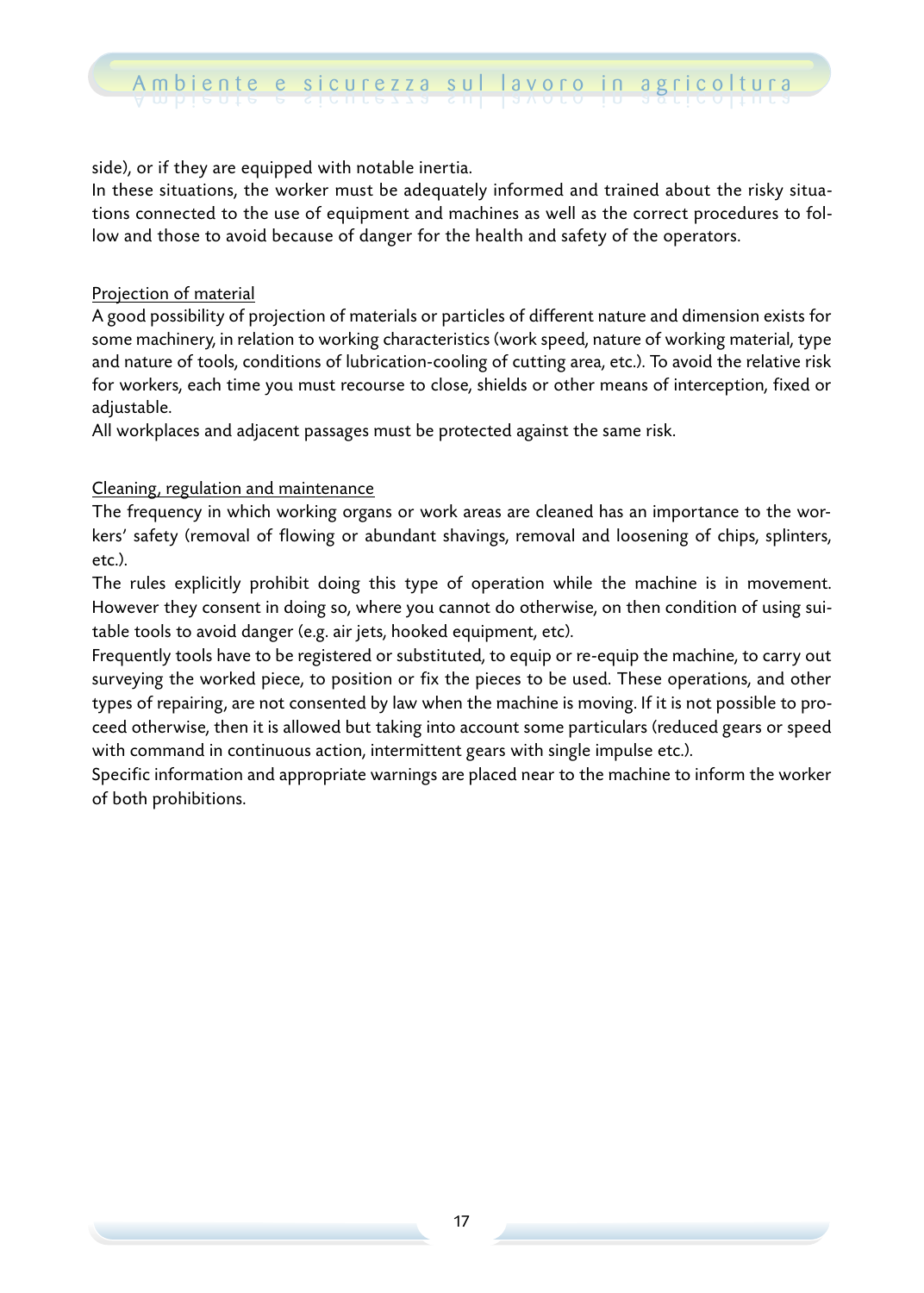#### **Sign system**

The sign system is made up of signs, colours, sound signals, luminous signs, verbal messages, and gesture signs for the following purposes:

- *•* Warning: warn of risk or danger
- *•* Prohibition: prohibit behaviour which could cause danger
- *•* Prescription: prescribe certain necessary behaviour in the purpose of safety
- *•* Information: supply information relative to the emergency exits or to means of aid or rescue or supply other indications of prevention or safety

The signs must be sufficiently illuminated and well visible. They are classified according to colour and shape:

- *•* red: stop and prohibition signs or signs of fire extinguishing equipment
- *•* yellow: warning signs
- *•* green: rescue signs
- *•* light blue: prescription signs
- *•* circle: prohibition and prescription signs
- *•* square or rectangle: rescue or information signs
- *•* triangle: warning signs

Following on are signs mostly used on farms, related to real risks.

#### Information signs



#### **Fire fighting Equipment**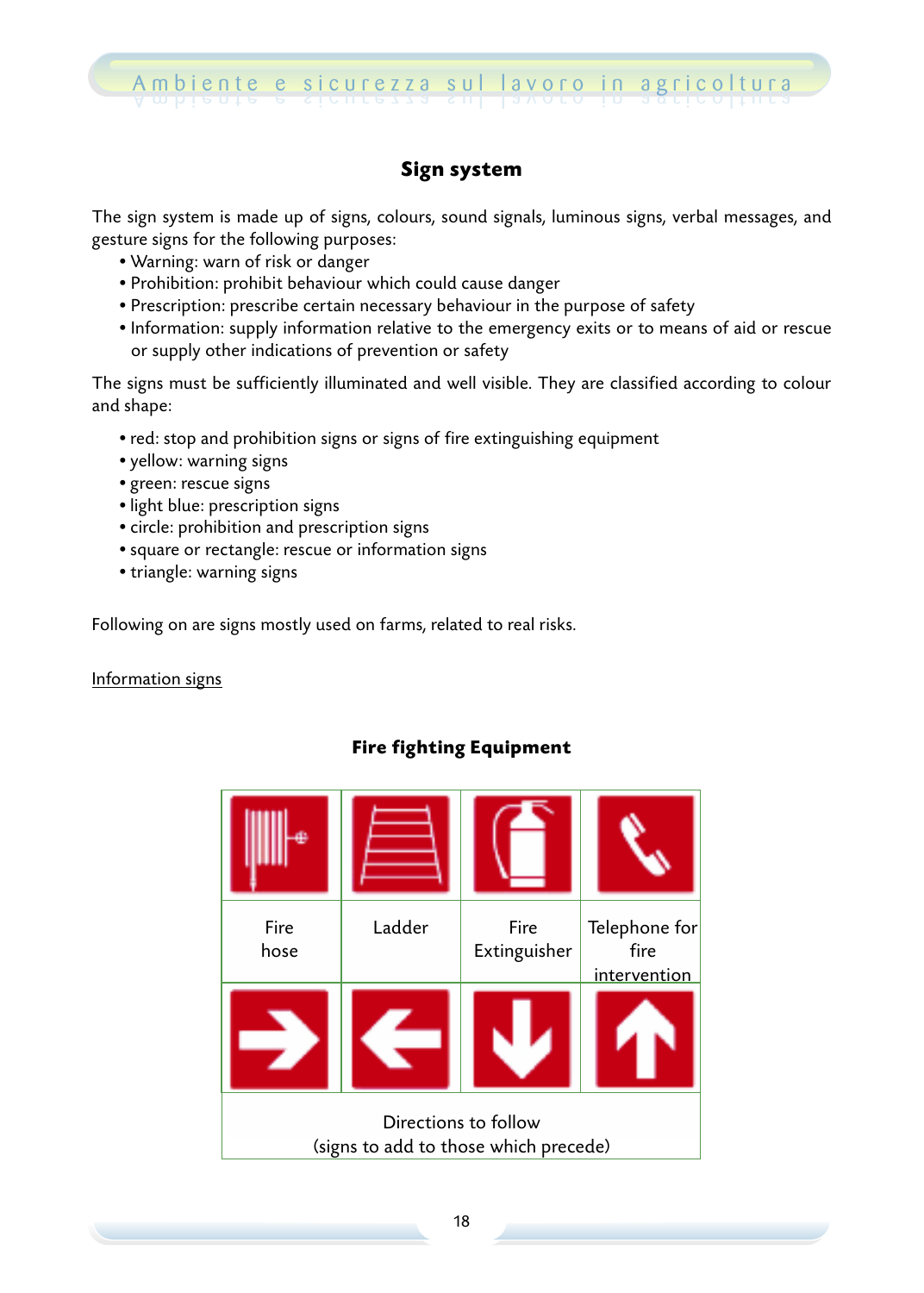#### **Rescue signs**

Ambiente e sicurezza sul lavoro in agricoltura

| Emergency exit                 | Emergency exit                                                               | Emergency exit                           | Emergency exit |
|--------------------------------|------------------------------------------------------------------------------|------------------------------------------|----------------|
|                                |                                                                              |                                          |                |
| Emergency exit                 | Directions to follow (information signs additional<br>to panels that follow) |                                          |                |
|                                |                                                                              |                                          |                |
| <b>Directions</b><br>to follow | First aid                                                                    | Security<br>shower                       | Eye washing    |
|                                |                                                                              |                                          |                |
|                                | Stretcher                                                                    | Telephone for<br>rescue and<br>first aid |                |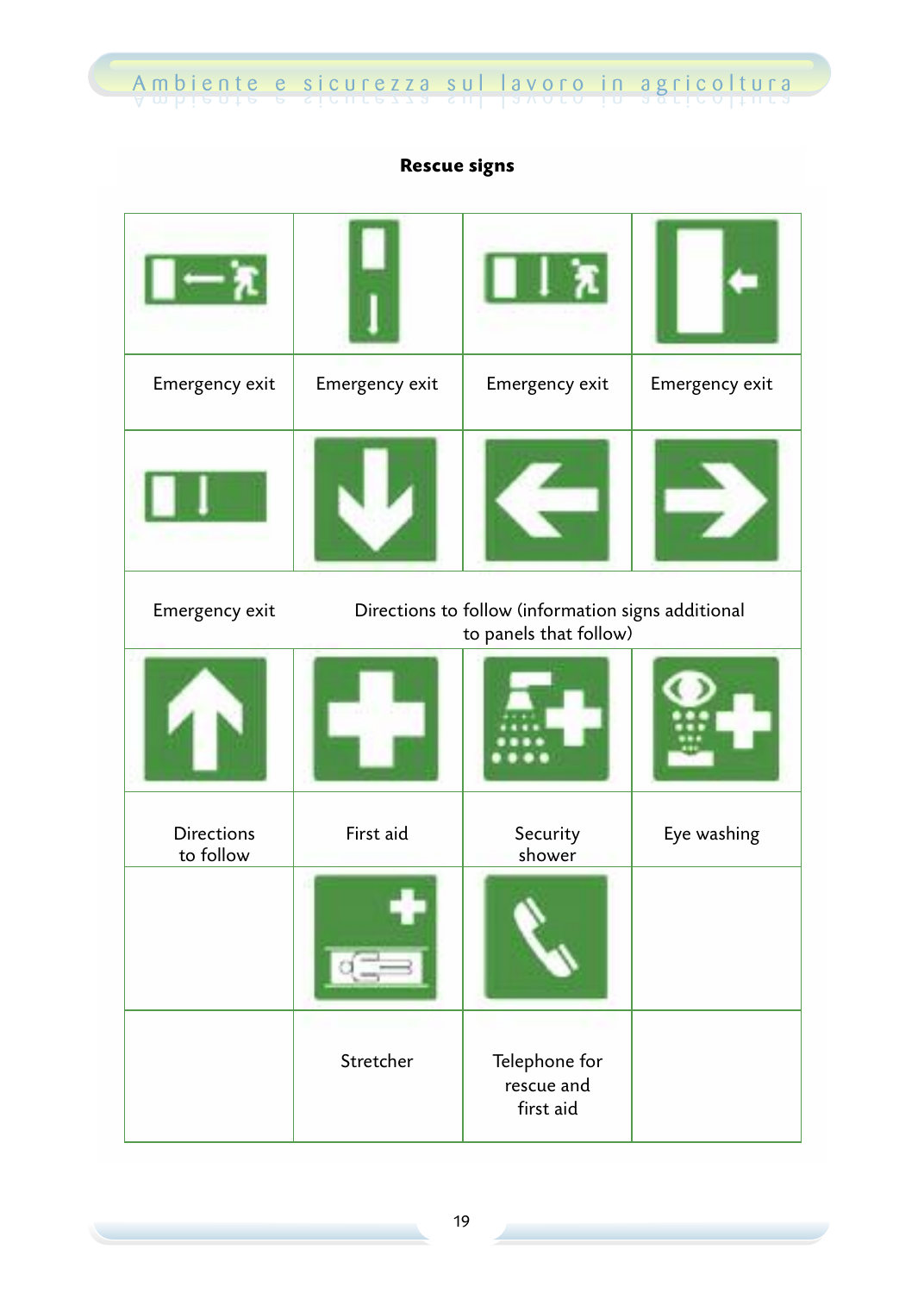### **Prohibition signs**

| No smoking<br>No naked flames | <b>No</b><br>thoroughfare | <b>No</b><br>extinguishing<br>with water | <b>No</b><br>entry |
|-------------------------------|---------------------------|------------------------------------------|--------------------|
|                               |                           |                                          |                    |
| Forklift trucks<br>prohibited | No smoking                | <b>Not</b><br>drinking water             | Do not<br>touch    |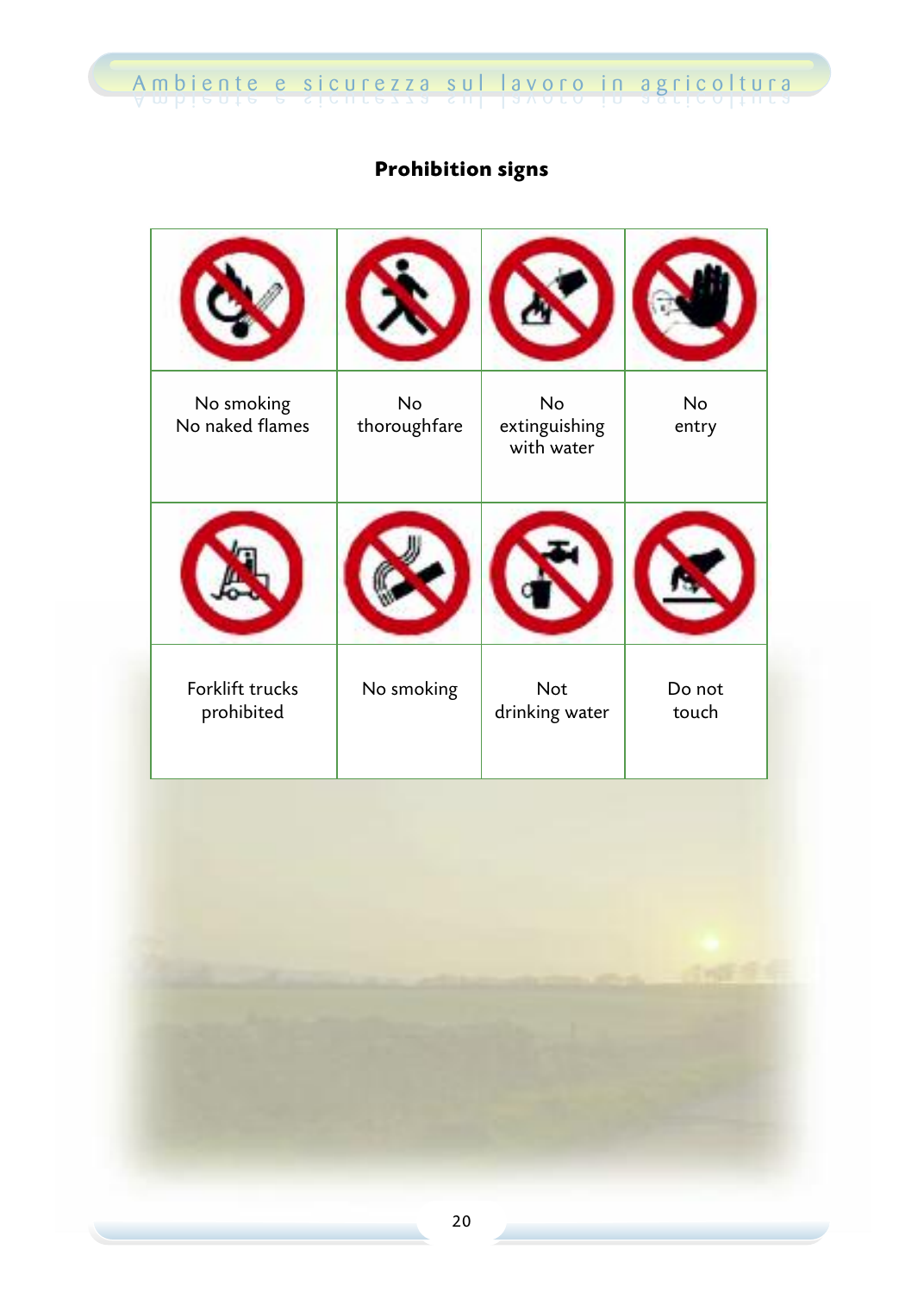### **Warning signs**

| Danger<br>overhead crane | Danger<br>forklift trucks   | Danger                  | Biological<br>hazard          |
|--------------------------|-----------------------------|-------------------------|-------------------------------|
|                          |                             |                         |                               |
| Corrosive<br>substance   | Strong<br>magnetic<br>field | Poisonous<br>substances | Danger<br>Highly<br>flammable |
|                          |                             |                         |                               |
| Danger<br>explosive      | Non ionising<br>radiation   | Danger<br>live wires    | Danger<br>combustion          |
|                          |                             |                         |                               |
| Danger<br>irritant       | Low<br>temperature          | Caution trip<br>hazard  | Danger drop<br>below          |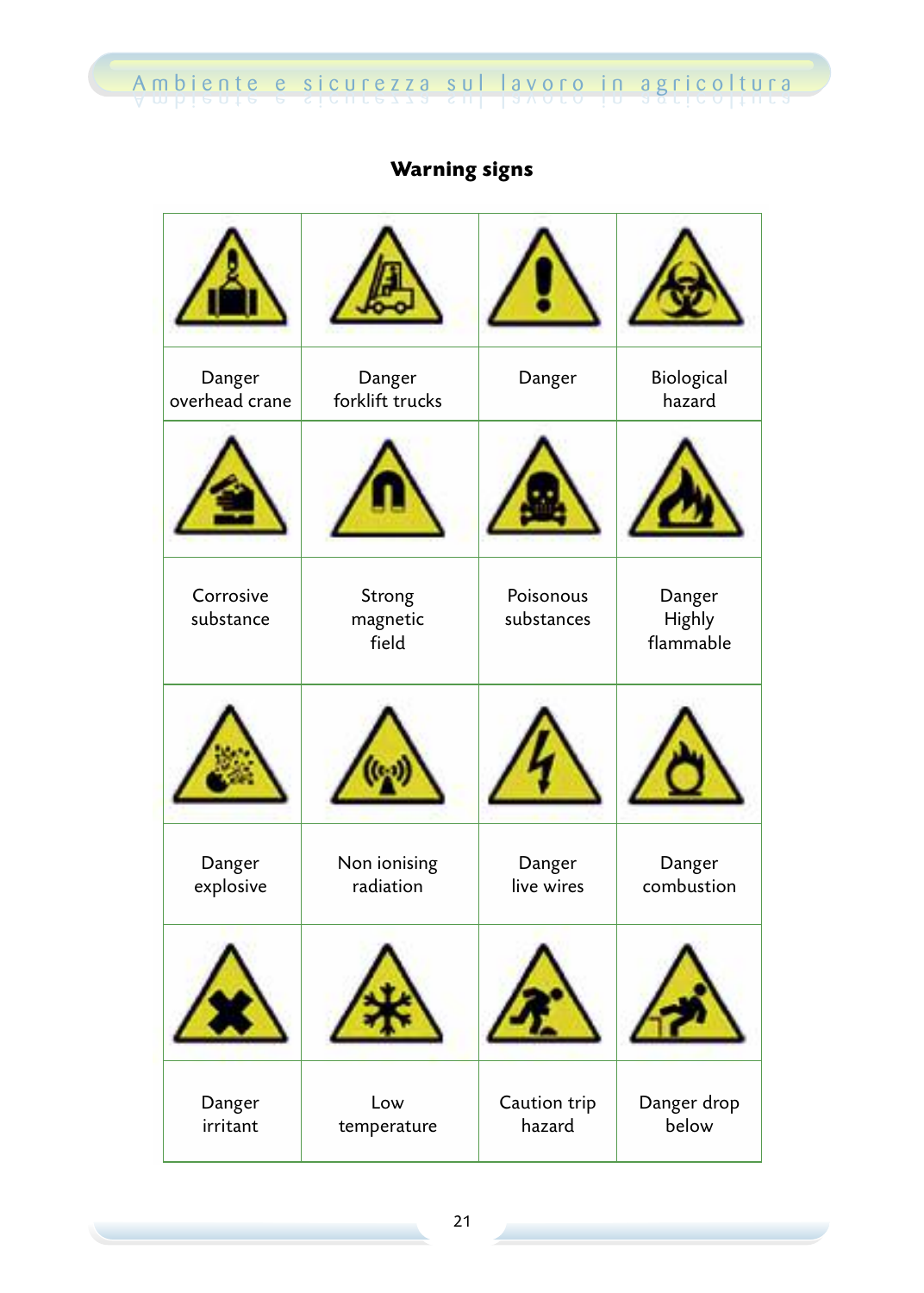**Prescription signs**

| Eye protection<br>must<br>be worn      | Respirators<br>must<br>be worn         | Face shield<br>must<br>be worn                  | Protective<br>gloves must<br>be worn |
|----------------------------------------|----------------------------------------|-------------------------------------------------|--------------------------------------|
|                                        |                                        |                                                 |                                      |
| Protective<br>headwear must<br>be worn | Protective<br>footwear must<br>be worn | Mandatory<br>(with eventual<br>additional sign) | Ear protection<br>must<br>be worn    |
|                                        |                                        |                                                 |                                      |
| Safety harness<br>must<br>be worn      | Pedestrians<br>walkway                 | Protective<br>clothing must<br>be worn          |                                      |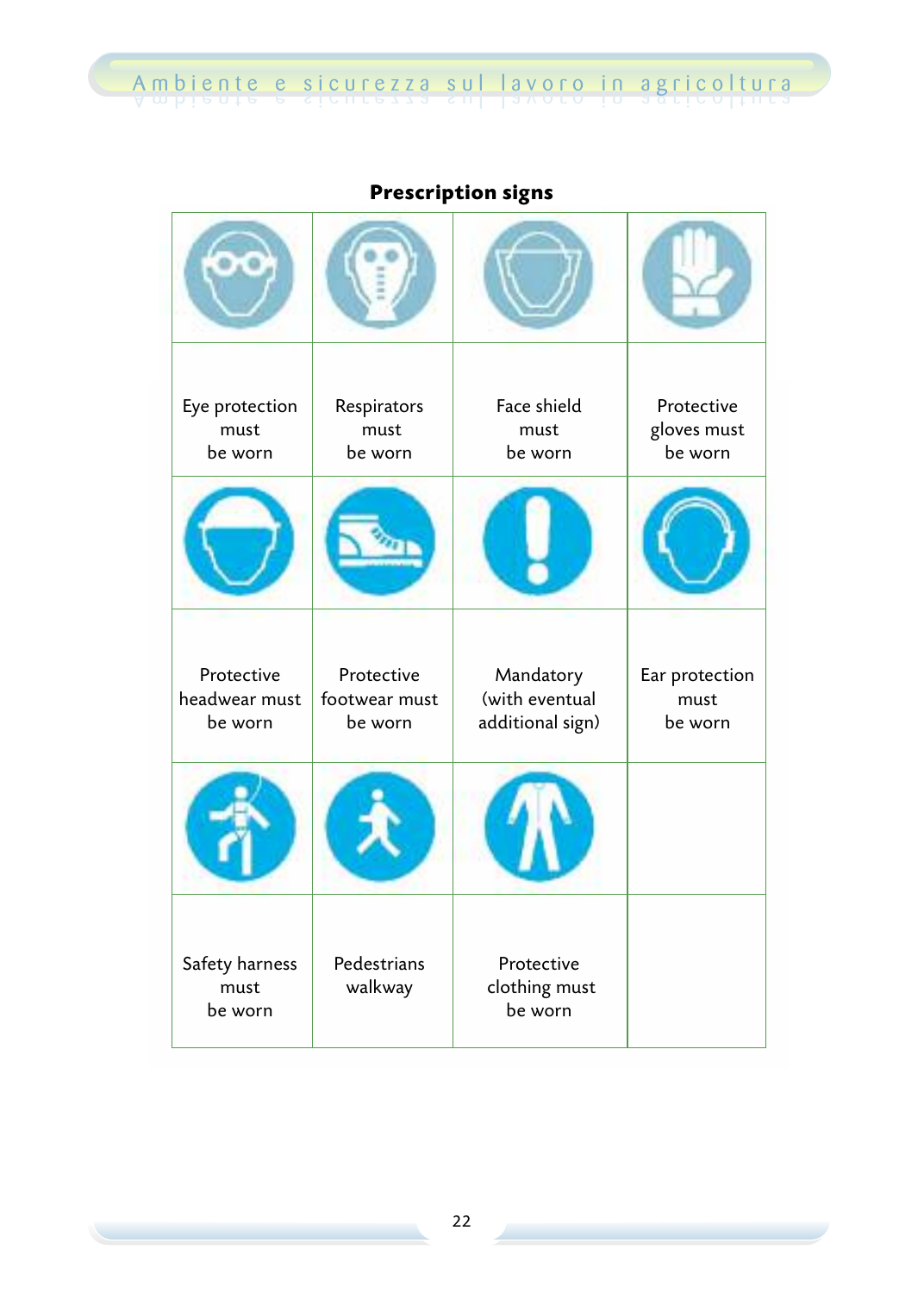#### **First aid**

The employer, considering the nature of the activity and the size of the firm, having heard a qualified doctor, when appointed, adopts the necessary first aid and medical assistance required, establishing relations with external services and appoints one or more workers to first aid, if not directly provided.

Staff in charge of first aid must be trained for the minimum requirements foreseen by M.D.: 15 July 2003 nr.388.

During working activity there can be some situations in which the worker must take on the task of assuring first aid to other workers or to protect the establishment from consequential damages to accidental events.

In such cases, first of all, it is important to call emergency numbers:

- *•* Accident and emergency unit 118
- *•* Fire brigade unit– 115
- *•* Police unit– 112
- *•* Environment emergency unit- 1515
- *•* Antivenom centre of Turin 011/6637637

In each firm, not to mention in each productive unit, there must be a first aid box placed in a visible position and easily accessible with the minimum medical contents prescribed by M.D. 388/2003.

Should a person be damaged in some form, then the following instructions should be applied while waiting for specialised persons:

#### In the case of ACUTE INTOXICATION

- a) A conscious, intoxicated person who collaborating
- *•* Search for help from other people
- *•* Identify the substance responsible and how it was absorbed
- *•* Take off any clothing and shoes that could be contaminated
- *•* Keep the intoxicated person resting
- *•* Ask for information from the doctor in charge
- Transport, if necessary to accident and emergency or antivenom centre with a sample of the substance (or safety card)

b) An unconscious, intoxicated person

- *•* Lie the subject on his/her back with head tilted backwards
- *•* Take off contaminated clothing without getting contaminated yourself
- *•* Assure that he/she is breathing (apply artificial respiration and/or cardiac massage if necessary)
- *•* Rush urgently to hospital or antivenom centre, taking a sample of the substance (or technical card)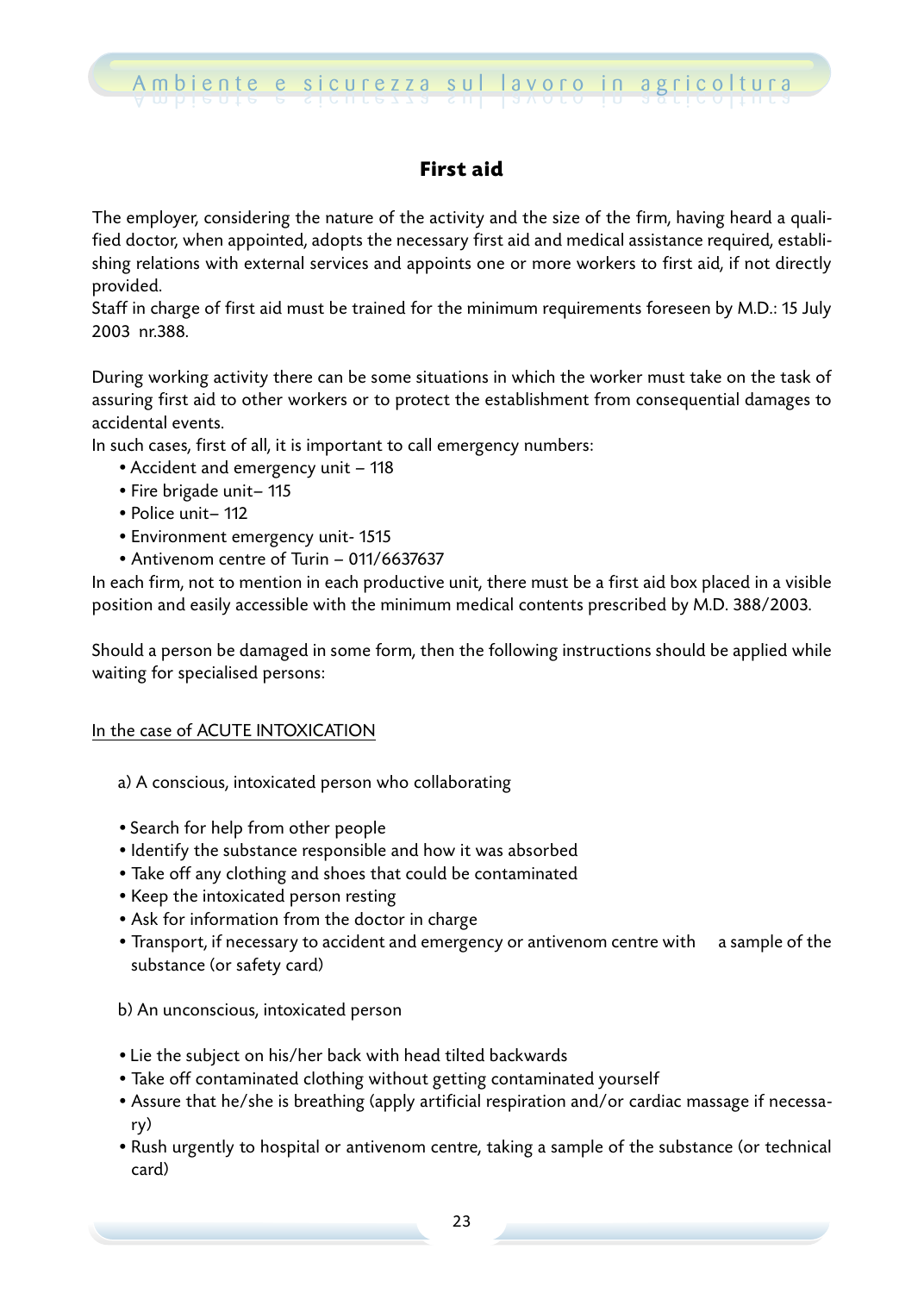#### In the case of a SERIOUS ACCIDENT AT WORK

- *•* It is important to not leave the person alone while waiting for aid (do not try to move an unconscious person, nor attempt to bring him/her round by splashing cold water on their face)
- *•* Help respiration by loosening clothing around the neck
- *•* Cover the person to maintain body heat

#### In the case of BURNS FROM HEAT OR CHEMICAL PRODUCTS

- *•* Wash liberally with water
- *•* Do not touch the burnt area
- *•* Do not apply creams or ointments without medical prescription

#### In the case of ELECTROCUTION

- *•* Turn off electricity power from the mains
- *•* Do not touch the person directly but move him/her away from the current by using material such as wood or rubber
- *•* Assure that he/she is breathing (apply artificial respiration and/or cardiac massage if necessary)
- *•* Cover serious burns with sterile gauze
- *•* Take him/her to accident and emergency unit

#### In the case of HEAT OR SUN STROKE

- *•* Lie the person down in a cool place with their legs slightly raised
- *•* Loosen clothing
- *•* Cool down their forehead with a wet cloth

#### In the case of SLIGHT CUTS

- *•* Wash and clean the cut straight away of dirt, rust etc
- *•* Disinfect and place sterile gauze over the cut
- *•* Check vaccinations and consult a doctor

#### In the case of DEEP CUTS

- *•* Tampon with sterile gauze
- *•* Go straight away to accident and emergency unit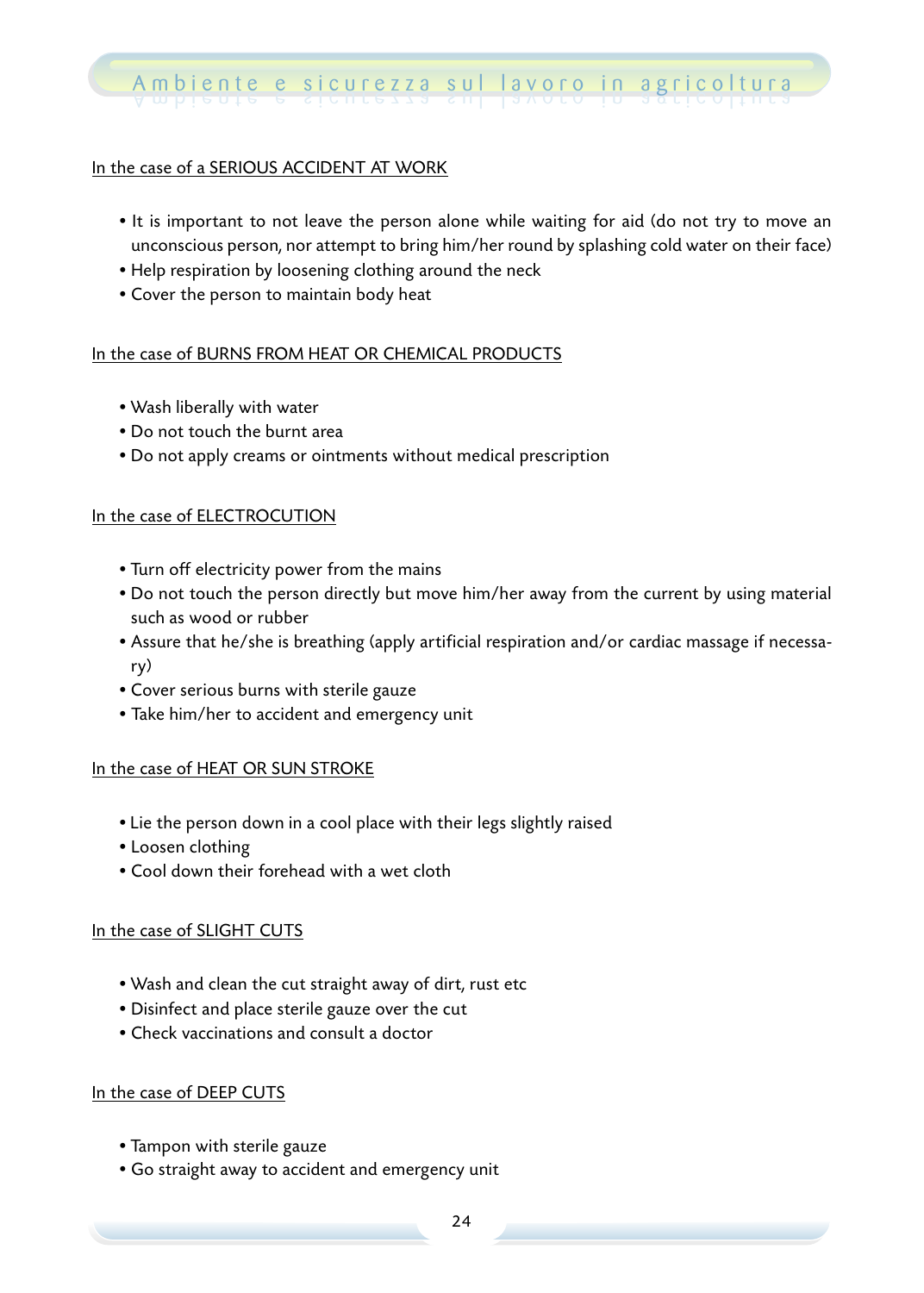#### In the case of FRACTURES

- *•* Do not move the injured person or limb
- *•* Immobilise the affected part of the body
- *•* If the fracture is an open one, then touch it only with sterile gauze to stop infection
- *•* Take the injured person to hospital

#### In the case of EYE INJURY

- *•* Wash abundantly with a jet of water for at least 5 minutes holding eyelids wide open and rolling eyes from side to side
- *•* Do not rub the affected part
- *•* Go to accident and emergency unit

#### In the case of STINGS (HORNET, WASP, BEE)

- *•* Take the sting out with tweezers (if present)
- *•* Disinfect
- *•* Go to accident and emergency unit in the case of sickness or allergy

#### In the case of TICK BITES

*•* Do not try to take off the parasite but go straight to the accident and emergency unit

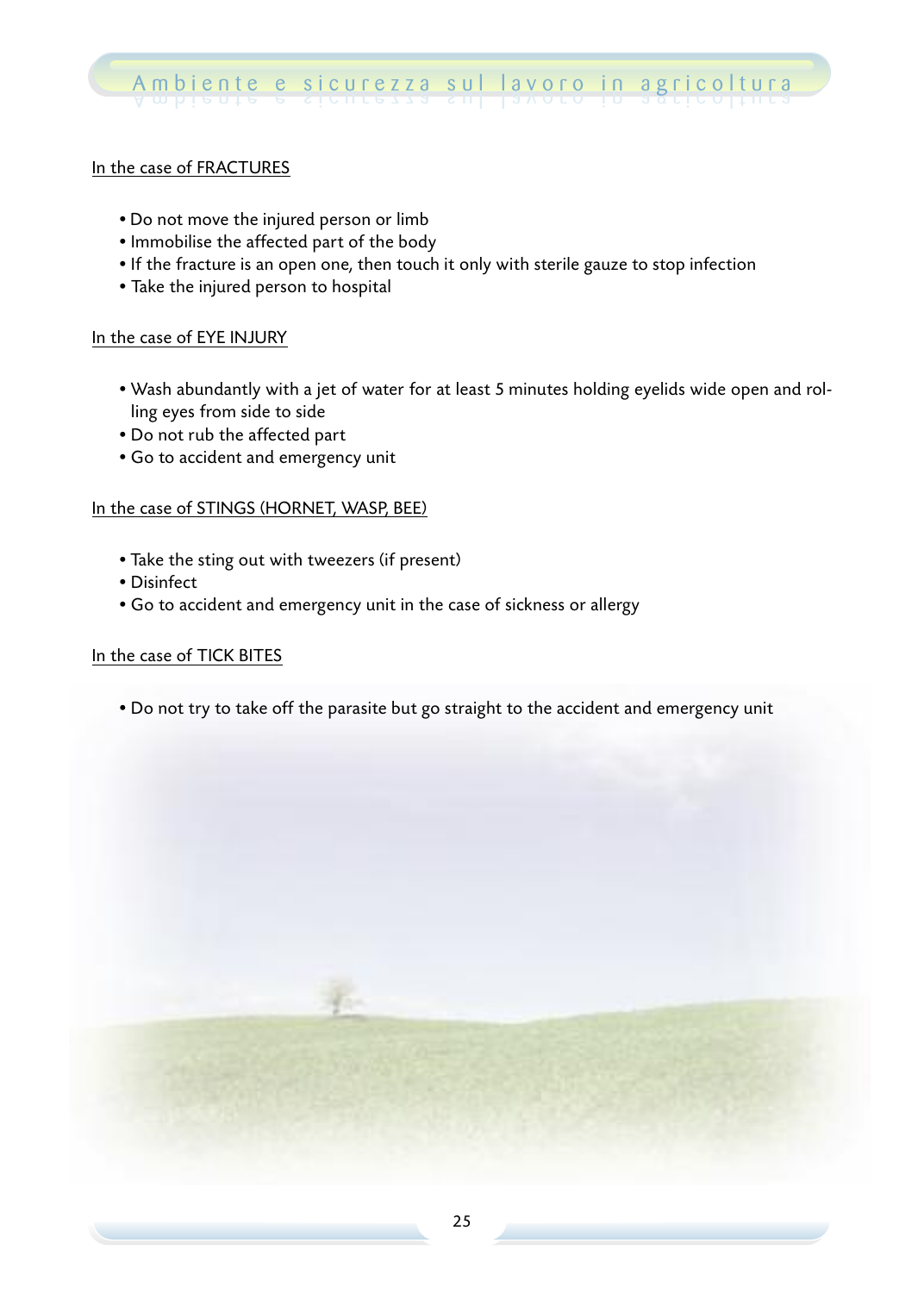#### **Injury at work – WHAT TO DO**

Law has introduced a specific injury at work notion: this applies when, for violent causes during working activity the worker has an accident which causes death or suppression or permanent or temporary reduction in work capability.

The foreseen tutelage for an injured person is guaranteed by INAIL (National Institute for insurance against injury at work).Every worker must have insurance against injury. The worker must notify immediately the employer of any injury sustained at work, no matter how slight.

The employer must notify each injury to the public health and safety authority, when death is involved or when an employee is unable to work for more than 3 days. The employer must notify the local public health and safety authority and Inail within 2 days of receiving the medical certificate. In the case of death or danger of death, the report must be made within 24 hours by telegram or fax.

The employer must also note chronologically on the appropriate register, injuries which consist of work absence of at least one day.

Workers who do not fulfil such an obligation will lose the right of temporary compensation for the days prior to the one in which the employer came to know about.

With the coming into effect of decree laws 38/2000 it is foreseen that Inail must pay compensation also to injury in cases as accidental events while coming or going to or from work.

In the case of injury, Inail gives temporary compensation from the 4th day after the event to the injured party. For a party not covered by Inail, eventual integration can be paid by Favla, if the relative contribution is paid. For relative ulterior details on Favla integration, refer to internet web site www.favla.it

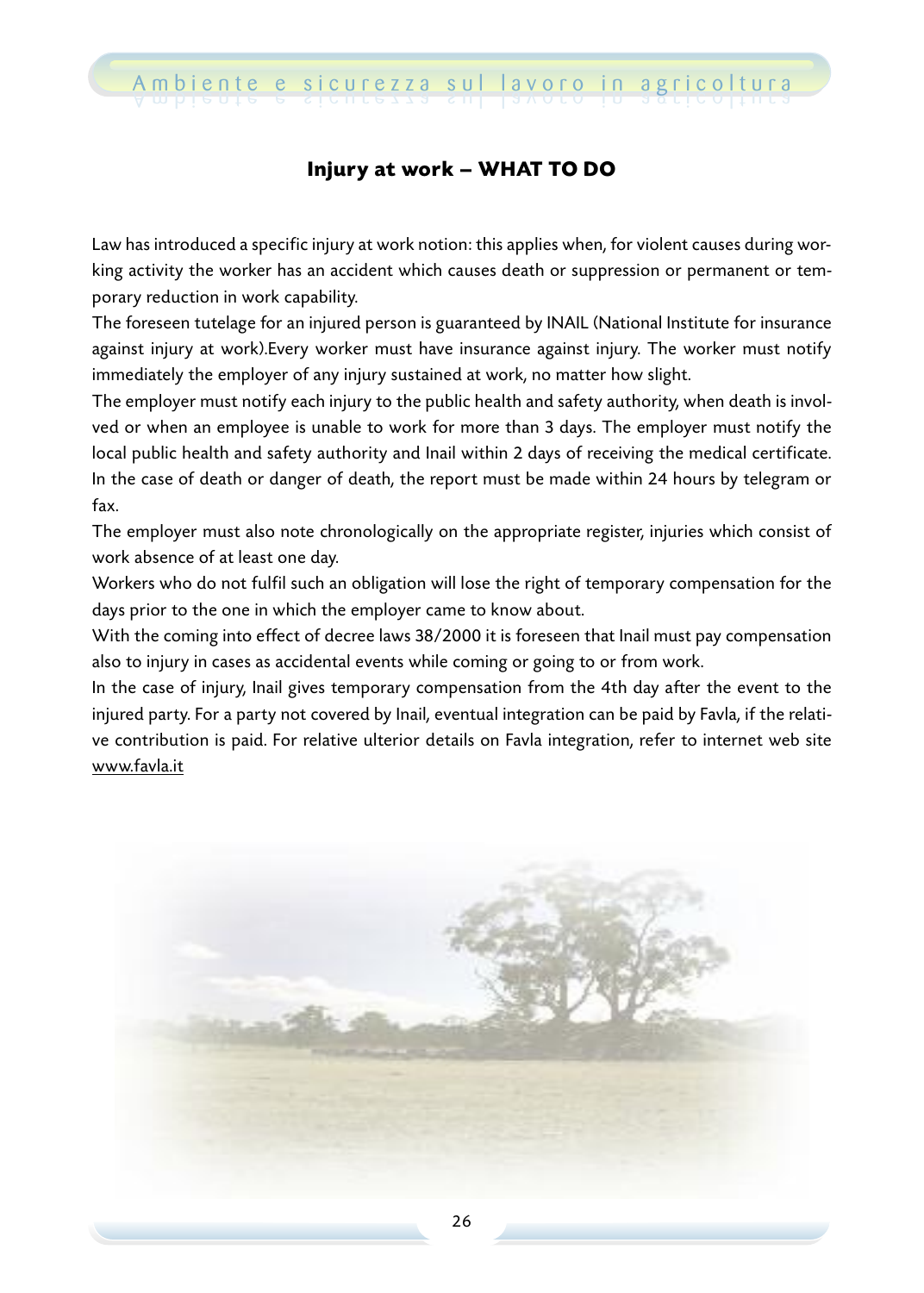# **the contract of the si**curezza sul lavoro in agricoltura<br>Ambiente e sicurezza sul lavoro in agricoltura

| On the date                                   |             |
|-----------------------------------------------|-------------|
| the                                           | undersigned |
|                                               |             |
| employee of farm establishment ______________ |             |
|                                               |             |
|                                               |             |
|                                               |             |

### *DECLARES*

to have received the manual

### *"Work and environment safety in agriculture"*

which is a useful tool to process information/training provided by the employer by the rules of law.

*Yours faithfully*

\_\_\_\_\_\_\_\_\_\_\_\_\_\_\_\_\_\_\_\_\_\_\_\_\_\_\_\_\_\_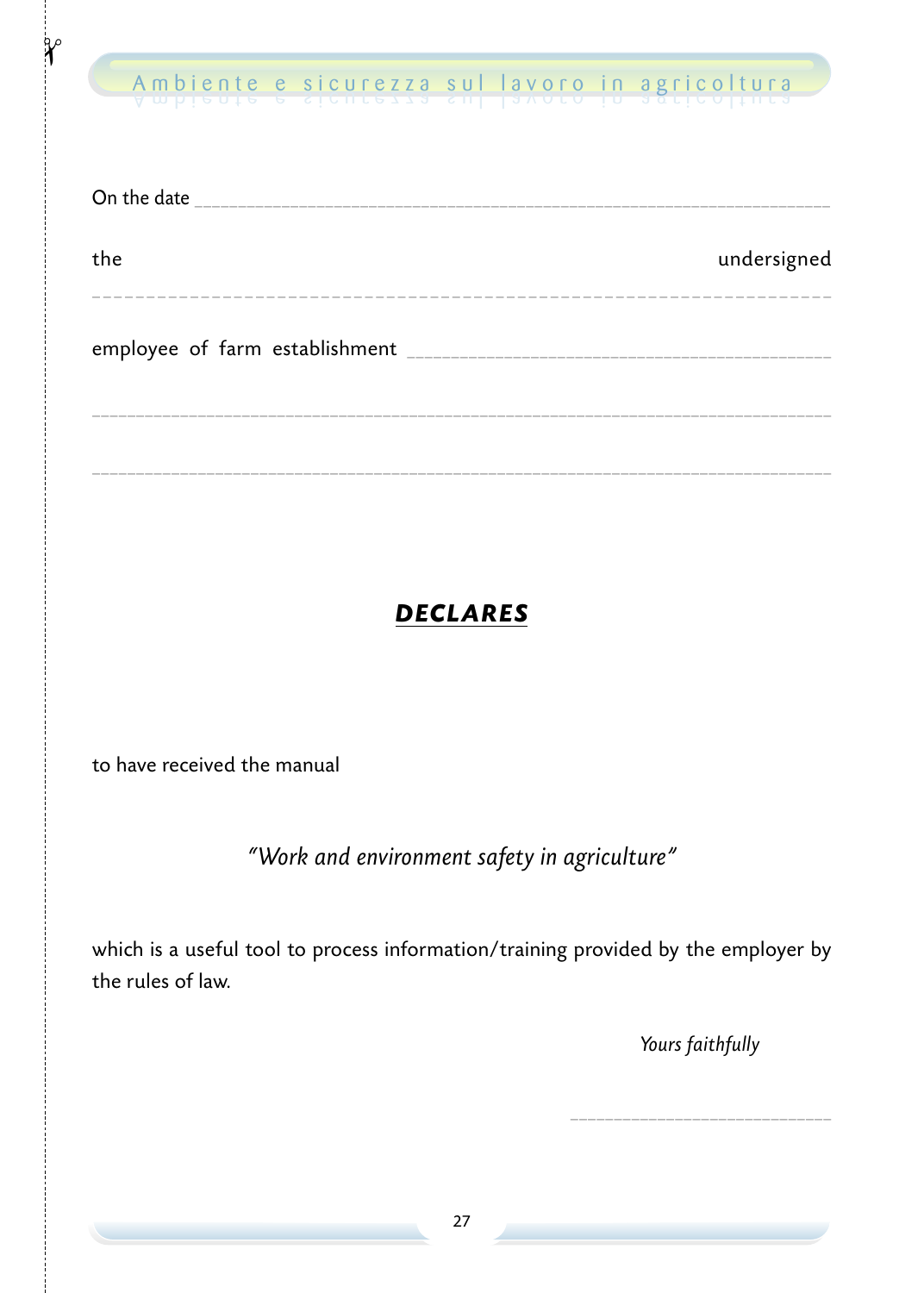#### **FAVLA - Fondo Assistenze Varie Lavoratori Agricoli**

*Varied Assistance Fund for Farm workers*

F.A.V.L.A. is an assistance authority for farm workers that operates not-for-profit in order to integrate the obligatory welfare treatment in the case of illness and injury and generally to integrate public assistance for all workers in the agriculture and nursery gardening sectors in the Province of Cuneo.

#### **CPT - Comitato Paritetico Territoriale**

*Territorial Joint Committee*

The Territorial Joint Committee for agriculture safety (CPT) is a non-profit authority, established by the organization unions and agricultural employers of the Province of Cuneo with the function of coordinating the action of the **Workers' Safety Representative on a Territorial level (RLST)**

The RLST has the duty to establish a relationship of collaboration between the business and the workers also by inspection and becomes a reference point in terms of safety.

*For any further information contact the administrative office of Favla situated in Cuneo, Via C. Chiapel lo, 1 – Tel :* +*39 0171 692477*

#### **Organizzazioni Sindacali Provinciali**

The Provincial Union Organizations that adhere to FAVLA and carry out actions of information and protection are:

**FLAI CGIL** Via Bagni, 10 - 12037 Saluzzo - Tel. 0175 44546 **FAI CISL** Corso Piemonte, 39 - 12037 Saluzzo - Tel. 0175 41292 **UILA UIL** Corso F.lli Bandiera, 13 - 12051 Alba - Tel. 0173 33050 **U.P.A.** Corso IV Novembre, 8 - 12100 Cuneo - Tel. 0171 692143 **COLDIRETTI** Piazza Foro Boario, 18 - 12100 Cuneo - Tel. 0171 447211 **C.I.A.** Piazza Galimberti, 2/b - 12100 Cuneo - Tel. 0171 67978